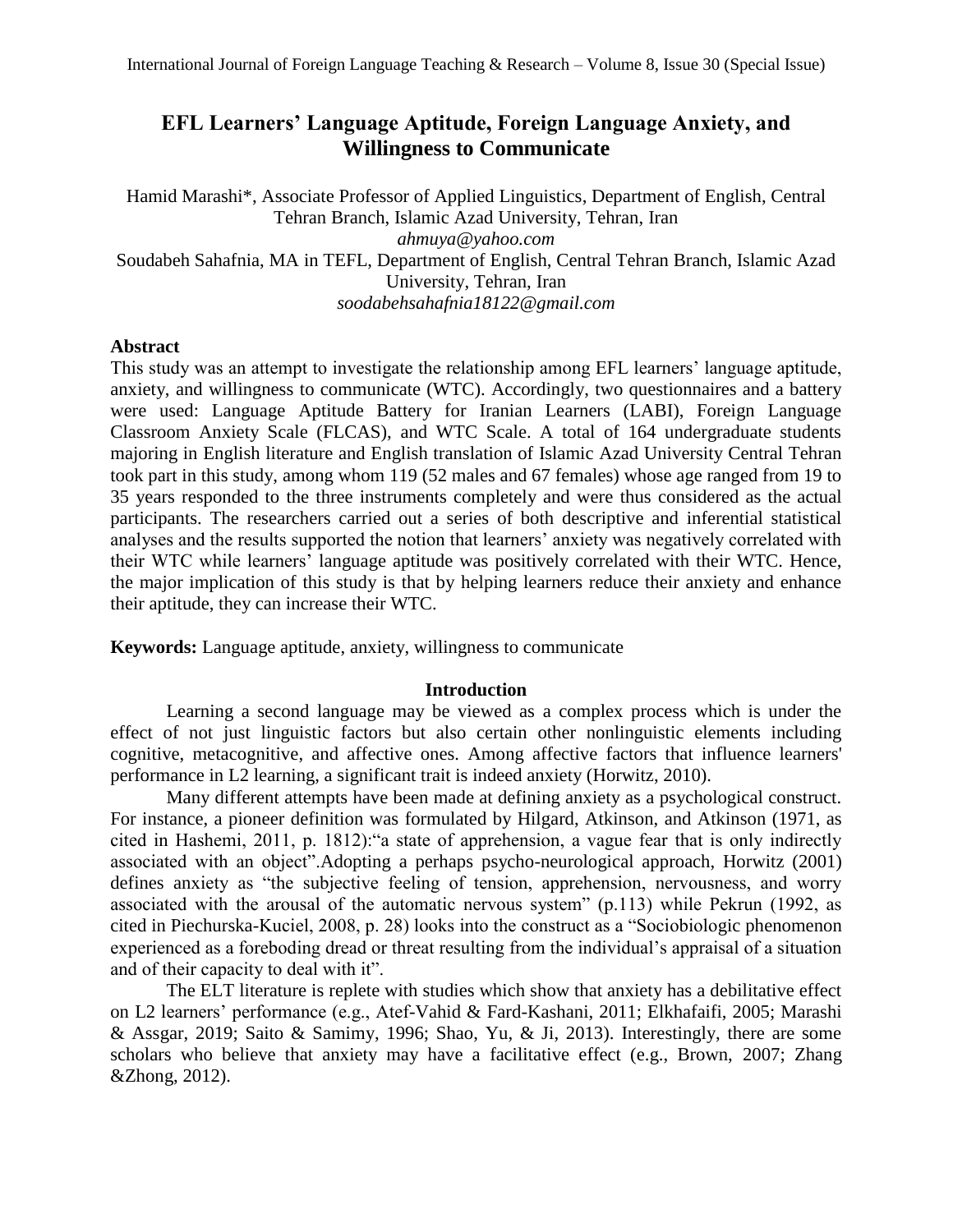According to a number of researchers, anxiety is considered as a fundamental factor in WTC specifically in EFL contexts (e.g., Baker & MacIntyre, 2000; Clément, Baker, & MacIntyre, 2003). The notion of WTC began perhaps in the 1970s from the observation of an unwillingness to communicate which is represented as "a chronic tendency to avoid and/or devalue oral communication" (Burgoon, 1976, p. 60). Later on, the term*unwillingness*was changed into *willingness* to promote a positive sense (McCroskey &Richmond, 1987).

WTC has been defined as "an underlying continuum representing the predisposition toward or away from communicating, given the choice" (MacIntyre, Baker, Clément, & Donovan, 2001, p. 538) or as "the intention to initiate communication, given a choice" (Brown, 2007, p. 157). This concept is considered as one of the key components of second language acquisition in modern language literature (Kang, 2005) and the primary and final goal of L2 pedagogy (MacIntyre et al.).

Alongside anxiety and WTC, another factor highly at work in L2 learning is the learner's aptitude (Dörnyei, 2005; Ellis, 2004; Kormos & Safar, 2008; Robinson, 2005; Skehan, 2002). Language learning aptitude refers to how well compared to others, one can acquire a second language in a specific amount of time and under specific circumstances (Carroll& Sapon, 2002).

Language learning aptitude has also been defined as "the strength individual learners have – relative to their population – in the cognitive abilities information processing draws on during L2 learning and performance in various context and at different stages" (Robinson, 2005, p. 46) while Ellis (2005) considers it as one of the predictors of language learning.

There is of course a very rich literature on anxiety, WTC, and aptitude. To begin with, MacIntyre (1994), Baker and MacIntyre (2000), and MacIntyre et al. (2001) demonstrated that both communicative competence and communication anxiety are indeed two significant WTC predictors. Another predictor in foreign language learning is aptitude (Dörnyei, 2005) which Robinson (2002) has proven leads to academic success. In another study, Kumar (2016) revealed the negative relation between aptitude and anxiety.

Quite a sizeable number of studies have been conducted on these constructs in Iran too. For instance, Azmand (2014) concluded that WTC and L2 motivation are significantly correlated while Zarinabadi and Abdi (2011) found language orientation to be more correlated with WTC outside than inside the classroom. Also, Marashi and Dakhili (2105) demonstrated that among the eight categorizations of multiple intelligences, linguistically intelligent learners' anxiety and selfefficacy were negatively correlated.

Rastegar and Karami (2015) found that there is negative relationship between anxiety and WTC while Mahmoodzadeh (2013) concluded that mixed-gender classrooms may provoke anxiety in Iran's teaching context. Nahavandi and Mukundan (2013) demonstrated that students experienced anxiety "in all four scales (communication apprehension, test anxiety, fear of negative evaluation, and fear of English classes) on the higher side of range and communication anxiety was found to be the predominant anxiety component" (p. 131).

Furthermore, Abolfazli Khonbi and Sadeghi (2015) noted a significant role for aptitude in language learning strategy use and Attarzadeh and Farahani (2014) found no considerable effect of aptitude on task complexity, whereas Mohammadi Dorabad (2013) found no interaction between aptitude and feedback in target language accuracy.

Having done a relatively thorough review of literature on anxiety, aptitude, and WTC, the researchers felt that there existed a gap in the literature regarding the interaction of these three constructs. While the relationship between WTC and anxiety and also WTC and aptitude is reasonably established (as demonstrated by the studies cited above), there is perhaps no empirical evidence on the comparison of anxiety and aptitude as predictors of WTC. Accordingly, the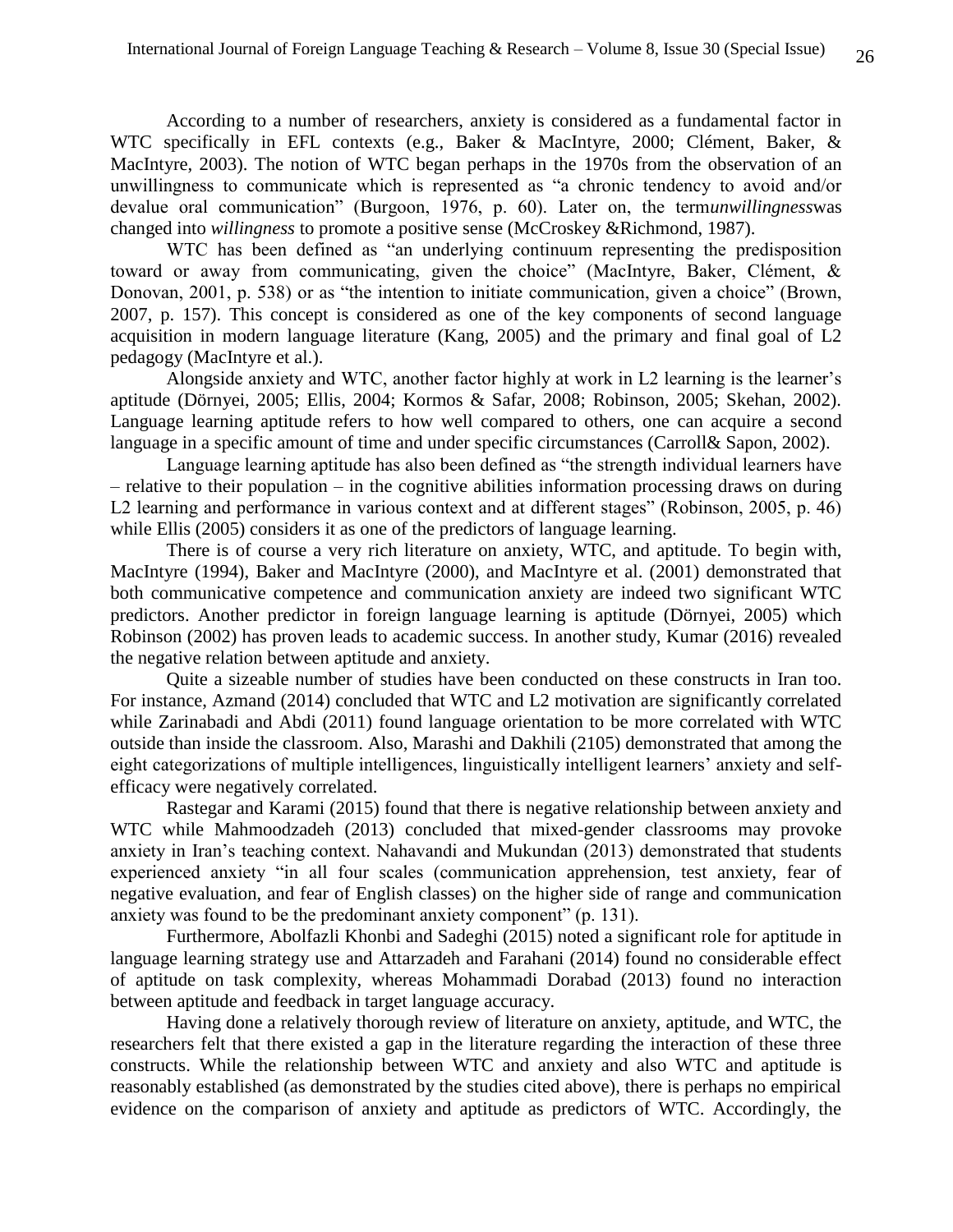purpose of this study was to explore into the relationship among EFL learners' language aptitude, WTC, and anxiety. To this end, the following null hypotheses were formulated:

H01: There is no significant relationship between EFL learners' language aptitude and willingness to communicate.

 $H_{02}$ : There is no significant relationship between EFL learners' anxiety and willingness to communicate.

H03: There is no significant difference between EFL learners' language aptitude and anxiety in predicting their willingness to communicate.

#### **Review of Literature**

#### **Anxiety**

Psychologists categorize anxiety into three different groups: "trait anxiety, state anxiety, and situation-specific anxiety" (MacIntyre & Gardner, 1989, p. 252). According to Zheng (2008), these three categories can laythegroundsfora continuum from stability to transience. In other words, "trait anxiety, which is related to a generally stable tendency to be nervous in a wide range of situations, forms one end, and a moment-to-moment experience of transient emotional state forms the other" (Zheng, p. 2). Accordingly, situational anxiety can be defined as the possibility of becoming nervous and agitated in the specific situation which falls in between the continuum (MacIntyre, 1998).

When it comes to language as a situation-specific anxiety, Brown (2007) describes this as, "a feeling of worry experienced in relation to a foreign language, either trait or state in nature" (p. 384). Language anxiety has great impact not only on language learning but also on language performance (Liu & Jackson, 2008). This affective state appears in second language learning and causes problems for L2 learners asthereisthepossibility of interference with L2 acquisition, retention, and production (MacIntyre & Gardner, 1994).

Anxiety has been shown to be related to learners' different characteristics such as gender, age, grade and social circumstances. For instance, Piechurska-Kuciel (2008) claims that students with a high level of anxiety are "mostly female, very expressive, and declaring significant vulnerability to negative emotion" (p. 228). In terms of age, Dewaele (2002) found that mature learners are less flexible than younger learners in following up the foreign language rules and as a result, mature learners experience higher anxiety in learning the foreign languages.

Furthermore, Liu (2006) found that lower grade learners have more foreign language anxiety than higher-grade groups. In general, other social circumstances such as supportive conversational partners may help learners to extricate themselves of foreign language anxiety (Dewaele, Petrides, &Furnham, 2008).

### **Willingness to Communicate**

There are different factors that have been considered as significant elements in WTC. For example, studies conducted in the Western hemisphere demonstrate that females have more tendency to establish communication than males and as a result, they have a higher WTC (Peng, 2007). Another factor is age: WTC varies in different ages (MacIntyre et al., 2001). Furthermore, Cao (2009) asserts that, "Topic, interlocutor, teacher, opportunity for talking and self-competence were factors that affect L2 WTC" (p. 207).

MacIntyre (1994) proposed that communication apprehension and perceived competence could be sources of WTC. Motivation, personality, and context are considered as important predictors of WTC (MacIntyre & Charos, 1996). Motivation predicts the frequency of communication and the personality traits related to WTC and motivation influence language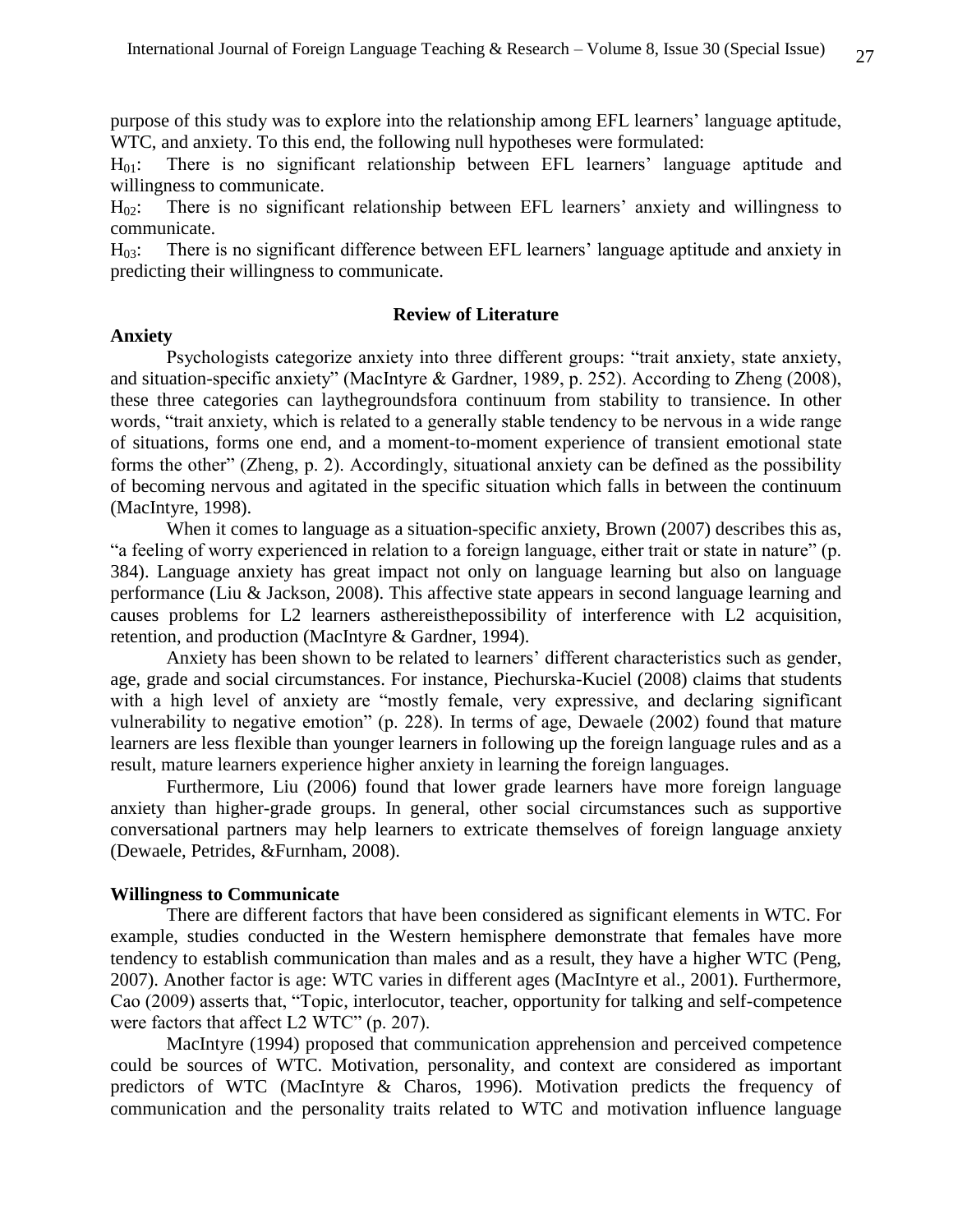communication directly through attitudes, perceived competence and language anxiety and context (MacIntyre & Charos, 1996).

WTC depends on the learners' situation and the person that learners are supposed to speak to/with and the communicative self-confidence of learners plays an important role (MacIntyre, Clément, Dörnyei, & Noels, 1998). Wen and Clément (2003) believe that WTC is rooted in learners' cultural perceptions.

Kang (2005) maintains that beside all the mentioned factors which influence WTC, psychological and contextual attributes have a significant role in students' willingness to establish communication. She further presents a new definition for WTC taking the above two features into consideration: "Willingness to communicate is an individual's volitional inclination toward actively engaging in the act of communication in a specific situation, which can vary according to interlocutor(s), topic, conversational context, among other potential situational variables"(p. 291).

#### **Aptitude**

Language aptitude research has undergone changes of conceptualization over the last 20 years in that "Scholars have started to explore ways of linking language aptitude to a number of important issues in SLA research" (Dörnyei, 2005, p. 43). In contrast to the traditional perception of language aptitude that it is "an innate, relatively fixed talent to acquire and process language structure" (Bylund, Abrahamsson, & Hytenstam, 2010, p. 447) and remains relatively fixed after puberty (Erlam, 2005), the present view shows that language aptitude is not fixed from birth such that awareness from experience and training influences it (Robinson, 2002). More support is provided by Larsen-Freeman (2001) who regards this aptitude as "a dynamic and multiple sets of malleable abilities that interact with other internal learner attributes and attitudes"(p. 234).

Gass and Selinker (2008) emphasize the multi-segment nature of language learning aptitude by clarifying it as "a learner's ability to learn another language [made up of] numerous component, such as verbal aptitude [which] seem reasonable predictors of second language learning success" (p. 417). Furthermore, aptitude covers different parts of language such as: phonological, coding/decoding (Dörnyei, 2005). The structure of aptitude seems that "nobody would question that the innate ability to learn another language, as a child or as an adult, varies significantly from individual to individual" (Dörnyei, p. 33). Some researchers believe that the construct of aptitude is flexible but there is no practical proof for it (Kormos &Csizér, 2008; Sparks, Fluharty, Ganschow, & Little, 1996).

Some researchers such as Sparks (2009) propose that there is relationship between L1 proficiency in childhood and their later L2 aptitude proficiency. To this end, Schmidt (2001) considers the important role of *noticing* which entails awareness as part of language learning. This awareness, he notes, is correlated with language learning aptitude.

#### **Method**

## **Participants**

A total of 164 undergraduate students majoring in English literature and English translation of Islamic Azad University Central Tehran took part in this study, among whom 120(52 males and 67 females) whose age ranged from 19 to 35 years responded to the three instruments completely and were thus considered as the actual participants.One of the 120 was an outlier (discussed in the results section) and was thus removed leaving 119 participants. The researchers did not have control over the educational background and proficiency level of the participants. The proportion of male and female students in the classes was not equal as the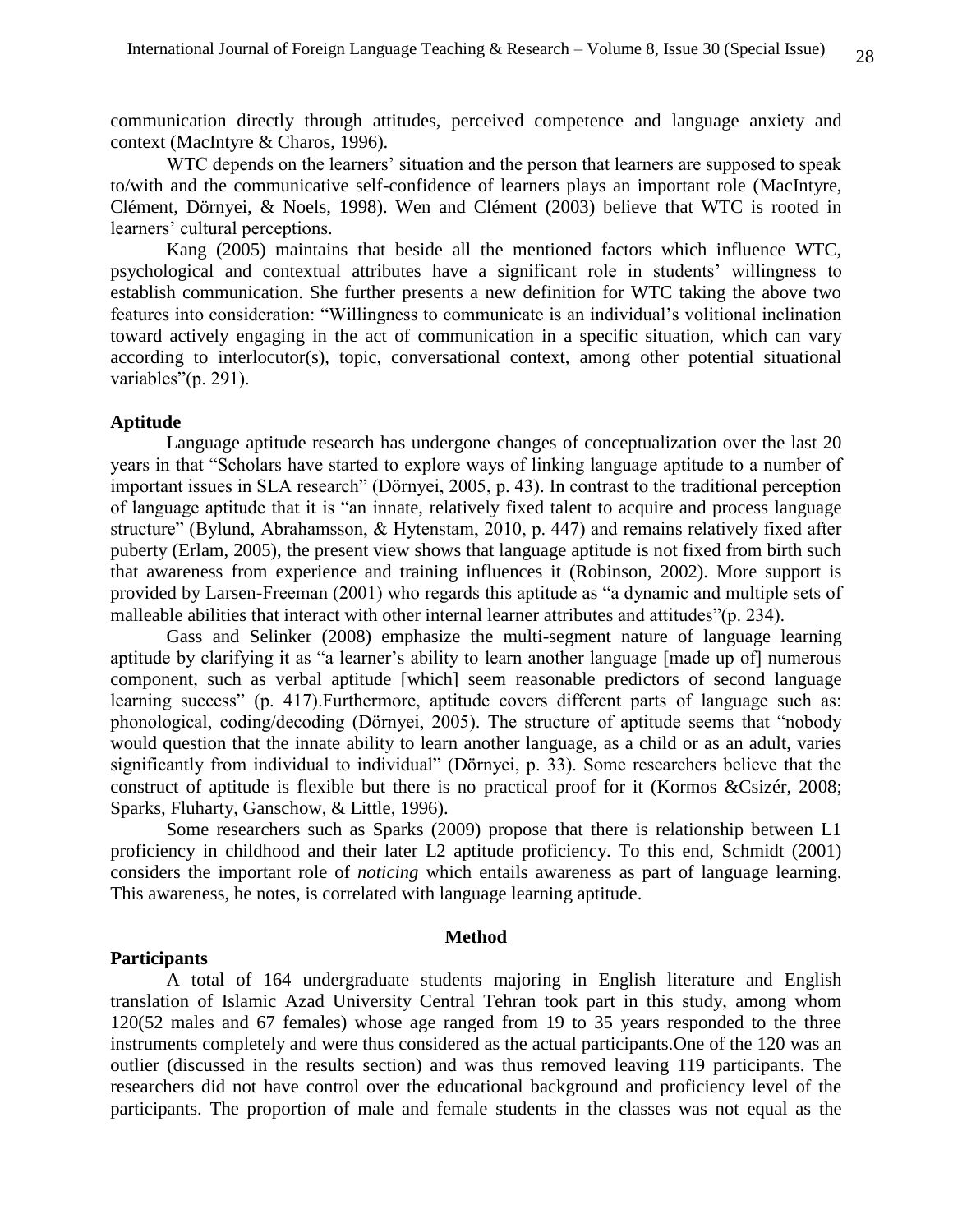number of female students majoring in English is always exponentially larger than that of males in Iran. The participants' participation in the study was completely voluntary.

## **Instruments**

## *Language Aptitude Battery for Iranian Students (LABI)*

In order to measure the participants' foreign language aptitude in this study, LABI (the first standardized language aptitude battery for Iranian students) which was developed and validated by Sabouri (1999) was utilized. The aptitude test contains four parts: proficiency test, associated pairs, socio-linguistic sensitivity, and Farsi vocabulary equivalents.

Part 1 or the proficiency test is a standard placement test of English as a foreign language consisting of four subtests. Part A contains three passages of reading comprehension with eight multiple-choice comprehension questions. Part B consists of five multiple-choice questions measuring the participants' familiarity with English sounds, mainly English vowels. Part C comprises 14 items aiming at measuring the English syntactic knowledge of the participants. In part D, there are seven vocabulary questions in multiple-choice format. The whole test takes 30 minutes to administer.

In Part 2 which is called associated pairs, the students were given 12 pairs of written Urdu-Farsi words and asked to memorize them in one minute. They were given the list of the 12 Urdu words and had another one minute to write down their Farsi equivalents. This part was designed to measure rote-learning ability for foreign language materials.

For Part 3 or socio-linguistic sensitivity, the students were exposed to 10 situations. They were expected to identify the appropriate form to match each given situation within five minutes.

In Part 4called Farsi vocabulary equivalents, the students were given 13 Farsi words with four choices out of which they had to identify the closest to the meaning of the words. The allocated time for this part is five minutes.Based on the scoring of the LABI which includes 69 questions (a maximum score of 69),those receiving 23 and lower were classified as the low aptitude group while those who scored 46 and higher as the high aptitude group (LABI appears in the Appendix).

#### **Foreign Language Classroom Anxiety Scale (FLCAS)**

In order to measure the participants' foreign language anxiety, the FLCAS which was developed by Horwitz, Horwitz, and Cope(1986) was utilized. This questionnaire consists of two parts. The first part was intended to collect the personal information of the participants such as name, gender, age, academic major, and ethnicity. The second part consists of 33 five-point likert scale items ranging from strongly disagree to strongly agree with values 1-5 assigned to them, respectively. The scores range from 33-165; the higher the score, the more anxiety the students have. Scores lower than 76 show low anxiety while between 77-119 moderate anxiety and more than 119, a high level of anxiety.

The scale has demonstrated internal reliability, achieving an alpha coefficient of 0.93 with all items producing significant corrected item-total scale correlation. Test-retest reliability yielded an  $r = 0.83$  (Horwitz et al., 1986). The needed time for answering this questionnaire was 15 minutes.

#### **Willingness to Communicate (WTC) Scale**

In order to measure the participants' level of WTC in this study, the McCroskey (1992) scale was utilized. This questionnaire consists of 20 items assessing the students' willingness to engage in communication tasks. In this questionnaire, situations in which a person might choose to communicate or not were available. The respondents could assign the range of scores from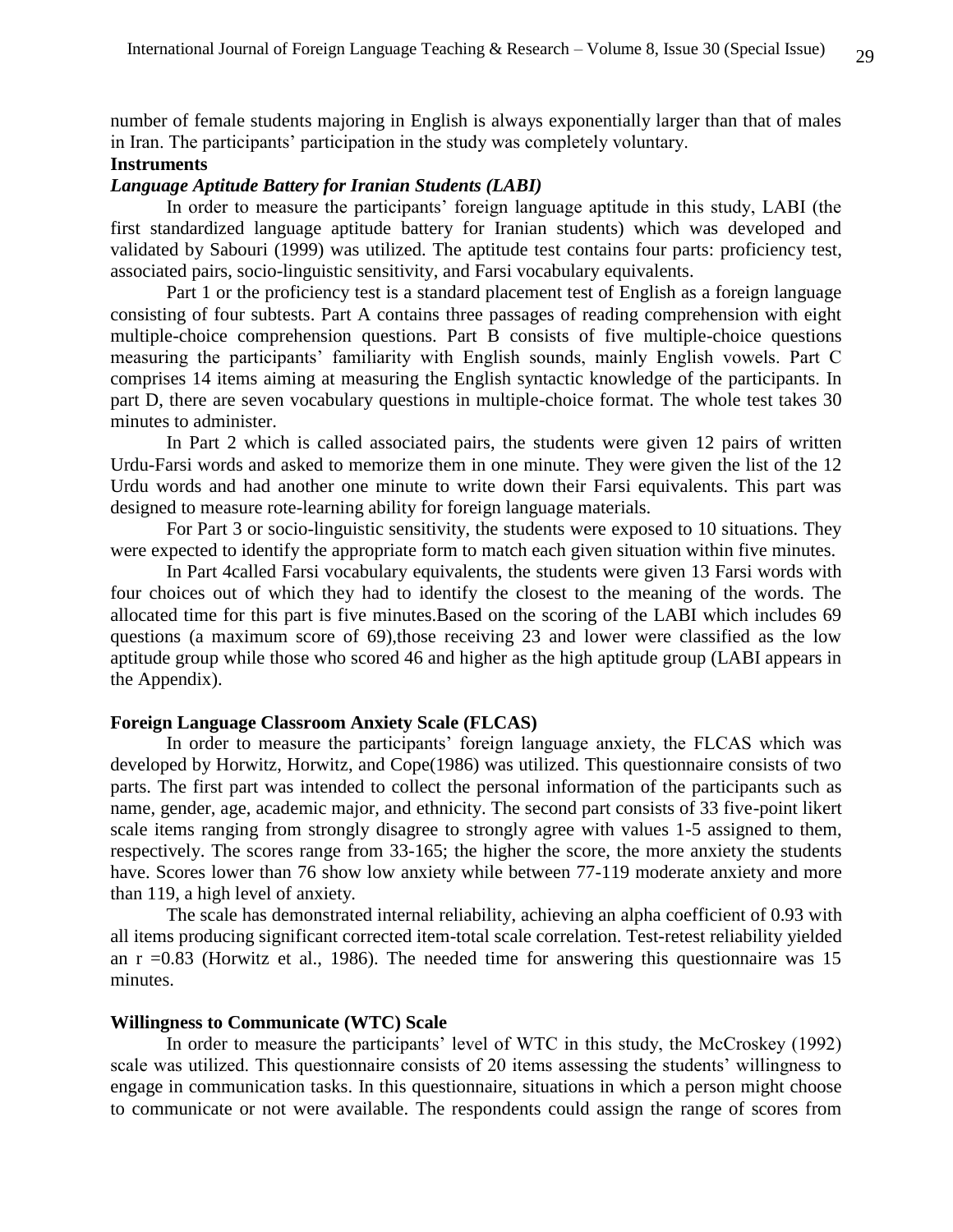zero (meaning NEVER) to 100 (meaning ALWAYS). According to McCroskey, the face validity of the instrument was strong and the results of extensive research indicated the predictive validity of the instrument. Alpha reliability estimates for this instrument ranged from 0.85 to well above 0.90. Those receiving more than 82 were considered as individuals with high WTC and those who received less than 52 were considered as low WTC individuals.

#### **Procedure**

To achieve the purpose of this study, the following procedure was conducted: First, the researchers requested a number of university instructors to give them one session of their classes. Next, the students in each class were asked to take part in the study only if they were willing to and were requested to complete the questionnaires accurately. Subsequently, the participants were provided with a brief explanation on the purpose of study and the instructions for each step. The participants were further assured about the confidentiality of their answers.

The abovementioned procedure took about three minutes. Then the researchers explained that they were going to distribute the first of the three questionnaires and that no question would be responded to by the researchers while they were filling the questionnaires. Moreover, they were told to write their email addresses on the cover page, in case they were interested to be informed about their scores later.

Once the time was up, the first questionnaire was collected and the second was distributed which in turn was collected when the time was up and finally the third questionnaire was distributed. The LABI, the WTC scale, and the FLCAS were distributed among 146 students; out of the above total, 120 students had filled out all three instruments. The order of the administration of the questionnaires was varied in the following six possible ways to eliminate the probable impact of a fixed order and pattern of administration on the participants' manner of responding:

1.FLCAS, WTC, LABI 2.FLCAS, LABI, WTC 3.WTC, FLCAS, LABI 4.WTC, LABI, FLCAS 5.LABI, FLCAS, WTC 6.LABI, WTC, FLCAS

#### **Results**

#### **Descriptive Statistics**

## *Language Aptitude Battery for Iranian Students*

The descriptive statistics of administeringLABI appears in Table 1: the mean and the standard deviation of the scores stood at 36.67 and 8.63, respectively. Furthermore, the scores represented normalcy with the skewness ratio falling within the acceptable range of  $\pm 1.96$  (0.183  $/ 0.221 = 0.83$ ). also, the reliability of the scores in this administration was 0.89 using Cronbach Alpha.

|                                |                                         |    |       | <b>Table 1.</b> Descriptive statistics of the participants' scores on the LABI |      |                      |
|--------------------------------|-----------------------------------------|----|-------|--------------------------------------------------------------------------------|------|----------------------|
|                                |                                         |    |       | Minimum Maximum Mean Std. Deviation Skewness                                   |      |                      |
|                                | Statistic Statistic Statistic Statistic |    |       | Statistic                                                                      |      | Statistic Std. Error |
| $LABI$ 120                     | 18                                      | 64 | 36.67 | 8.632                                                                          | -183 | .221                 |
| Valid $\frac{(listwise)}{120}$ |                                         |    |       |                                                                                |      |                      |
|                                |                                         |    |       |                                                                                |      |                      |

**Table 1.** *Descriptive statistics of the participants' scores on the LABI*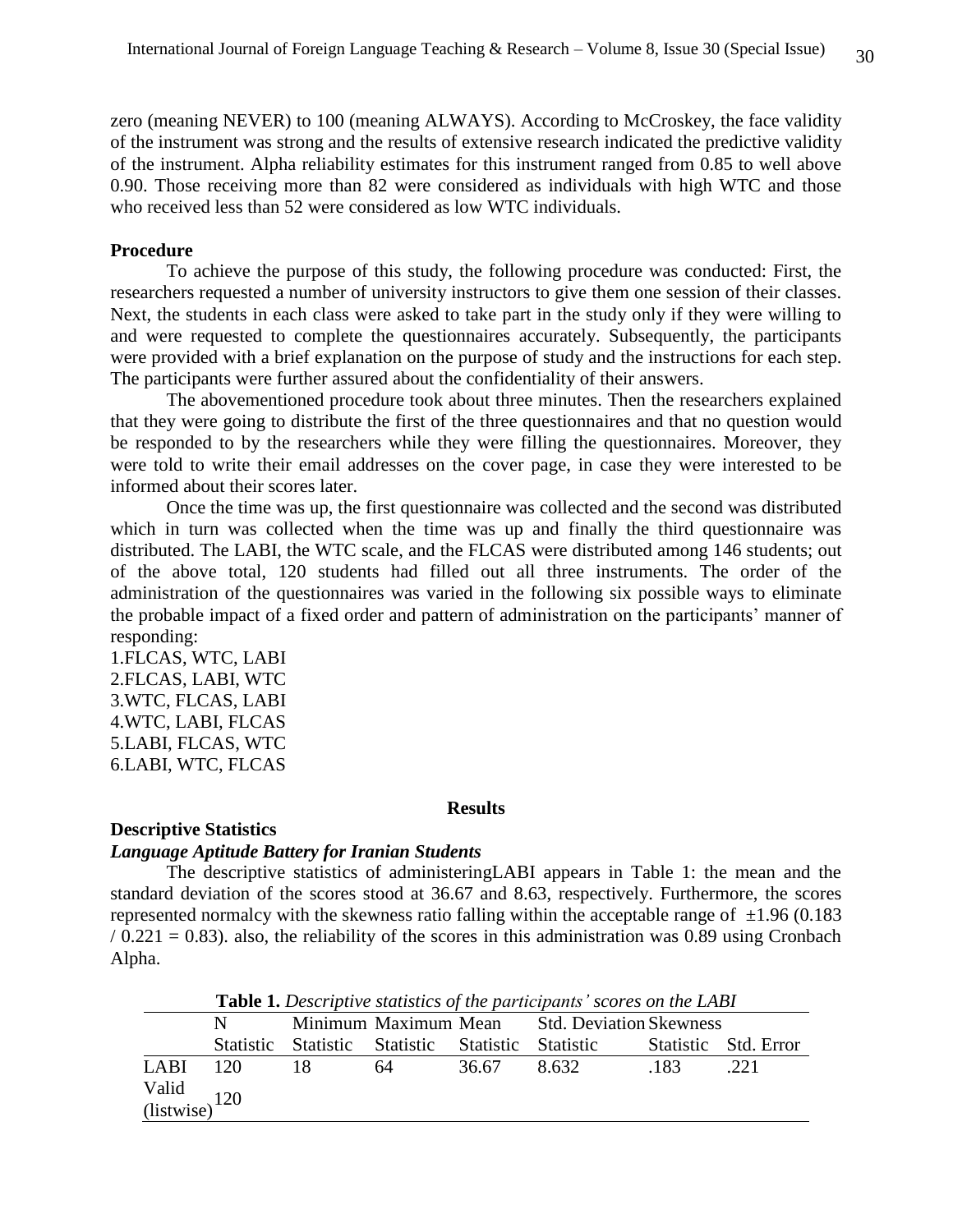For easier reference, the above scores are represented in Figure1. As is evident from the histogram, one of the participants (number 74 scoring 64) was an outlier and was thus removed from the final analysis.



**Figure 1.** *Histogram of the participants' scores on the LABI*

### **Willingness to Communicate Scale**

Next, the 120 participants took the WTC with the scores appearing below in Table 2.

|                                                     |        |       |                                         |               | <b>Table 2.</b> Descriptive statistics of the participants scores on the WIC |      |                      |
|-----------------------------------------------------|--------|-------|-----------------------------------------|---------------|------------------------------------------------------------------------------|------|----------------------|
|                                                     | N -    |       |                                         |               | Minimum Maximum Mean Std. Deviation Skewness                                 |      |                      |
|                                                     |        |       | Statistic Statistic Statistic Statistic |               | Statistic                                                                    |      | Statistic Std. Error |
| <b>WTC</b>                                          | $-120$ | 15.25 | 100.00                                  | 54.755 18.756 |                                                                              | .218 | .221                 |
| Valid $\frac{\text{Valid}}{\text{ (listwise)}}$ 120 |        |       |                                         |               |                                                                              |      |                      |

**Table 2.** *Descriptive statistics of the participants' scores on the WTC*

As is seen in the table, the mean and the standard deviation of the scores stood at 54.75 and 18.76, respectively. Furthermore, the scores represented normalcy with the skewness ratio falling within the acceptable range of  $\pm 1.96$  (0.218 / 0.221 = 0.98). The reliability of the scores in this administration was 0.91 using Cronbach Alpha.For easier reference, the above scores are represented in Figure 2.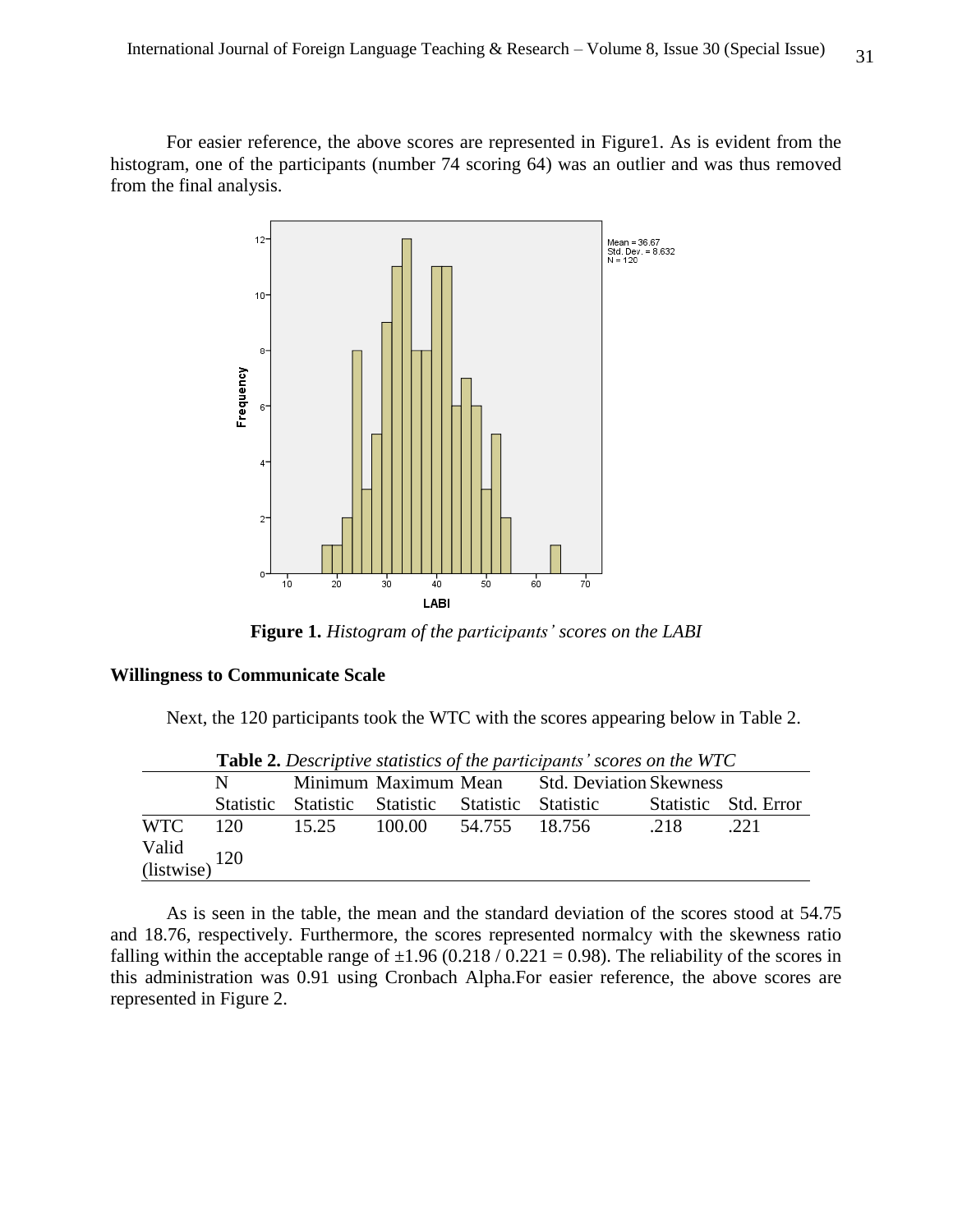

**Figure 2.** *Histogram of the participants' scores on the WTC*

## **Foreign Language Classroom Anxiety Scale**

The third instrument used in this study was the FLCAS. Table 3 displays the mean and the standard deviation of the scores:87.86 and 17.98, respectively. Furthermore, the scores represented normalcy with the skewness ratio falling within the acceptable range of  $\pm 1.96$  (0.079)  $/ 0.221 = 0.357$ ). The reliability of the scores in this administration was 0.92 using Cronbach Alpha.

|                        |     |                                         |                      |       | <b>Table 5.</b> Descriptive statistics of the participants scores on the FLCAS |      |                      |
|------------------------|-----|-----------------------------------------|----------------------|-------|--------------------------------------------------------------------------------|------|----------------------|
|                        | N - |                                         | Minimum Maximum Mean |       | <b>Std. Deviation Skewness</b>                                                 |      |                      |
|                        |     | Statistic Statistic Statistic Statistic |                      |       | Statistic                                                                      |      | Statistic Std. Error |
| FLCAS 120              |     | 43                                      | 133                  | 87.86 | -17.980-                                                                       | .079 | .221                 |
| Valid (listwise) $120$ |     |                                         |                      |       |                                                                                |      |                      |

**Table 3.** *Descriptive statistics of the participants' scores on the FLCAS*

Figure 3 shows the mean scores achieved by the 120participants on the FLCAS.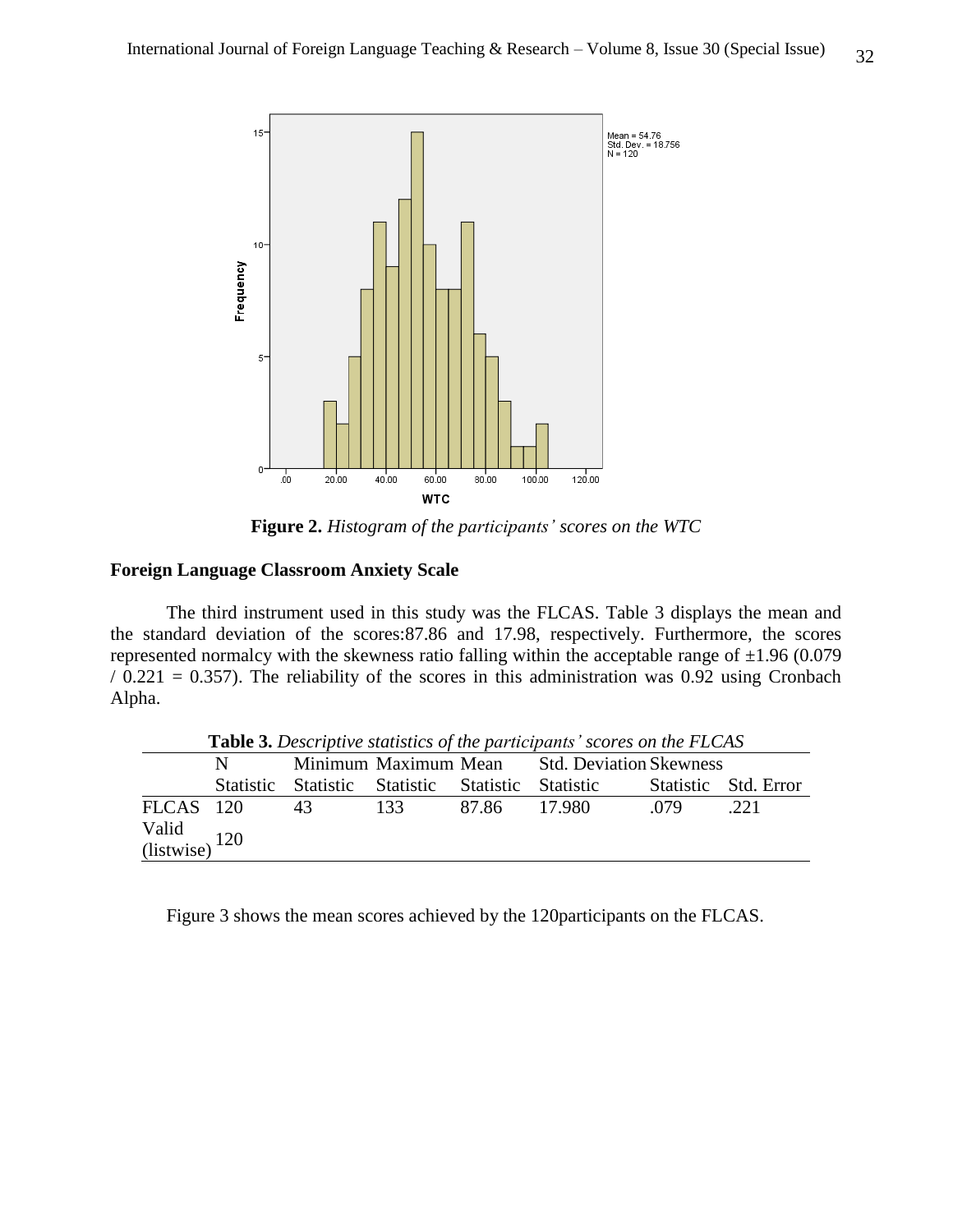

**Figure 3.** *Histogram of the participants' scores on the FLCAS*

## **Testing the Hypotheses**

#### **First Null Hypothesis**

To test the first null hypothesis of the study, i.e. whether *there was any significant relationship between EFL learners' language aptitude and their willingness to communicate*, the Pearson correlation test was run.Prior to this of course, the assumptions for running this parametric test had to be checked, i.e. linearity, normality, and homoscedasticity of the two distributions of scores.To inspect the first parameter (linearity), the researchers used a scatterplot of the two variables of the study (Figure 4).



**Figure 4.** *Scatterplot of the participants' scores on the LABI and the WTC*

As shown in this scatterplot, there was no kind of nonlinear relationship between the scores on the two batteries. Hence, the relationship between the two variables was not assumed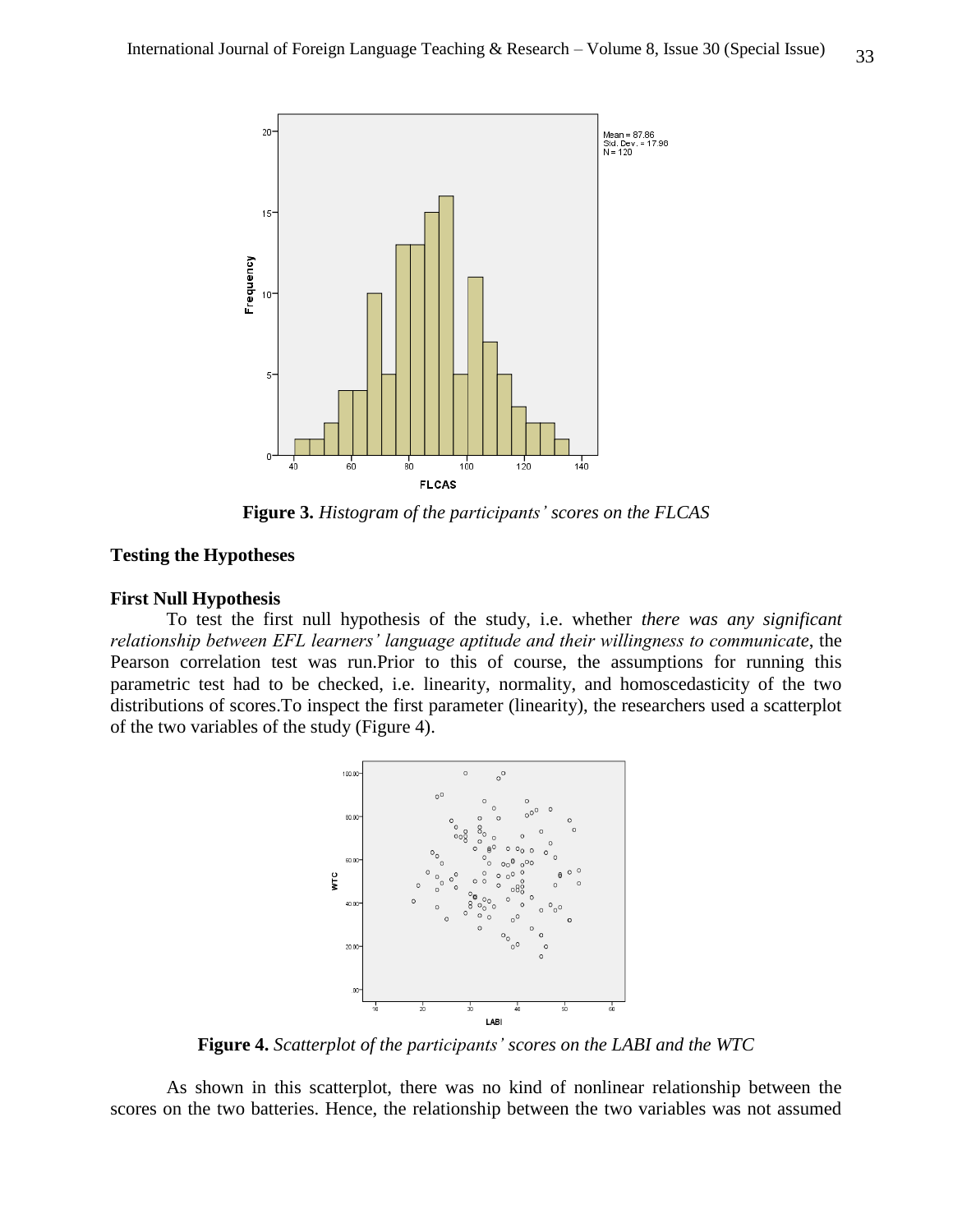non-linear and the assumption was thus not violated.As for the second parameter – normality of the distributions – going back to Tables 1 and 2, the skewness ratios of both distributions fell within the acceptable range of  $\pm 1.96$ ; hence, the distributions were normal.

The remaining assumption which had to be checked was homoscedasticity, that is, the assumption that the variability in the participants' scores for the LABIshould be similar at all values of the scores on the WTC; to this end, the researchers examined the residuals plot (Figure 5).



**Figure 5.** *Plot of studentized residuals for the participants' WTC*

As demonstrated in Figure 5, the cloud of data scattered shows evenness at both ends and thus the variance is homogeneous and the principle of homoscedasticty is met (Pallant, 2007). With the three assumptions of correlation having been met, the researchers could run the correlation to test the first hypothesis of the study (Table 4).

|             |                   | LABI   | <b>WTC</b> |
|-------------|-------------------|--------|------------|
| <b>LABI</b> | Correlation       |        | .485**     |
|             | Sig. (2-tailed)   |        | .001       |
|             | N                 | 119    | 119        |
| <b>WTC</b>  | Correlation       | .485** |            |
|             | $Sig. (2-tailed)$ | .001   |            |
|             | N                 | 119    | 119        |

**Table 4.** *Correlation of the participants' scores on the LABI and WTC*

\*\*Correlation is significant at the 0.01 level (2-tailed)

As demonstrated by Table 4 above, the correlation came out to be significant at the 0.01 level ( $r = 0.485$ ,  $p = 0.001 < 0.05$ ). Furthermore,  $R^2$  (or common variance) which is the effect size for correlation came out to be 0.233. This is a moderate effect size (Larson-Hall, 2010). As a result, the researchers were able to reject the first null hypothesis. In other words, *there is a significant relationship between EFL learners' language aptitude and willingness to communicate*.

### **Second Null Hypothesis**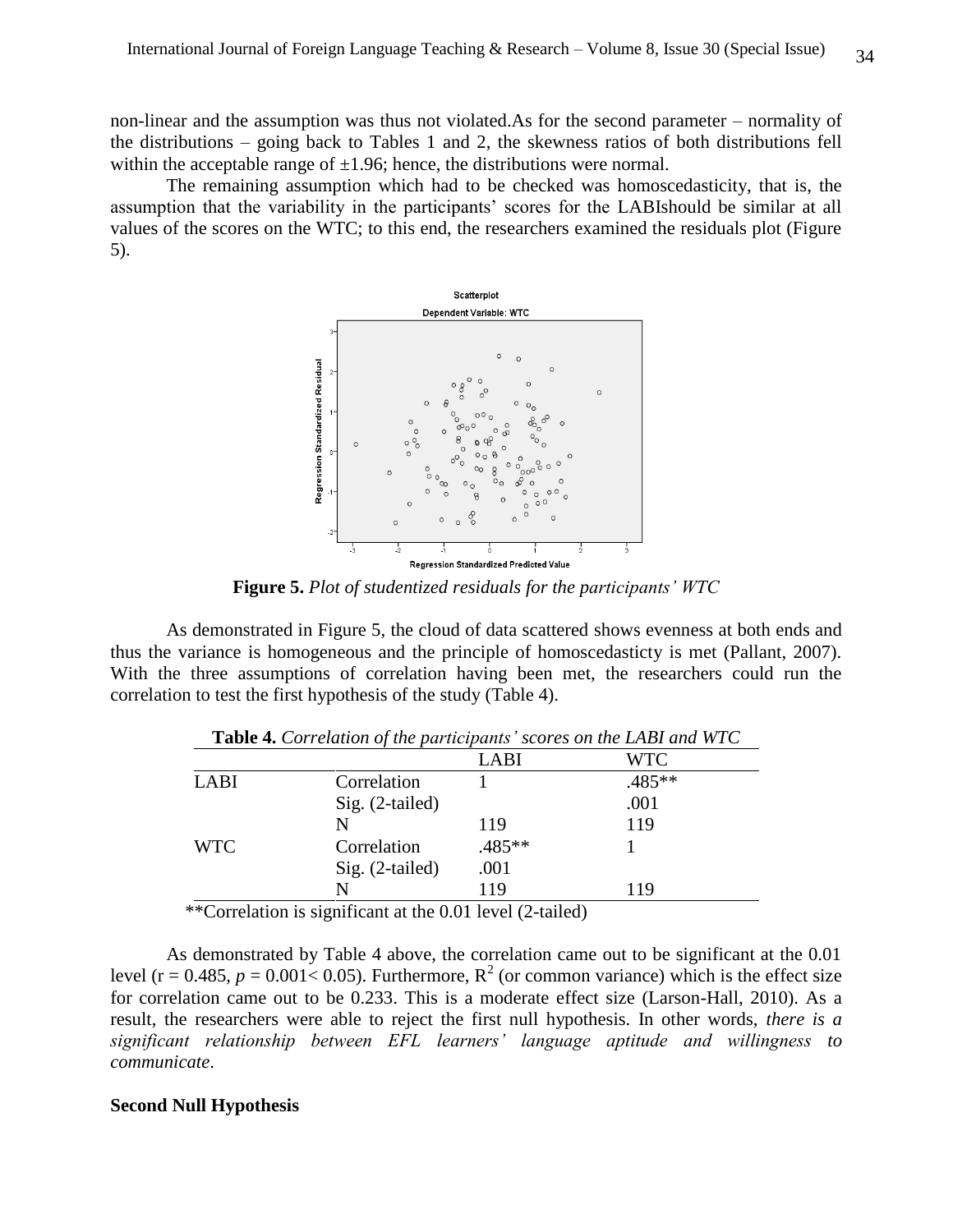To test the second null hypothesis, i.e. whether *there was any significant relationship between EFL learners' anxiety and willingness to communicate*, the Pearson correlation test was run. Again, however, the prerequisites had to be checked. To inspect linearity, the researchers used a scatterplot of the two variables of the study (Figure 6). As shown in this scatterplot, there was no kind of nonlinear relationship between the scores on the two batteries. Hence, the relationship between the two variables was not assumed non-linear.



**Figure 6.** *Scatterplot of the participants' scores on the FLCASand the WTC*

As for the second parameter – normality of the distributions – going back to Tables 2 and 3, the skewness ratios of both distributions fell within the acceptable range of  $\pm 1.96$ ; hence, the distributions were normal. Regarding the last parameter, i.e. homoscedasticity, the researchers had already examined the residuals plot (Figure 5).

|              |                   |              | <b>Table 5.</b> Correlation of the participants' scores on the FLCAS and WT |
|--------------|-------------------|--------------|-----------------------------------------------------------------------------|
|              |                   | <b>FLCAS</b> | <b>WTC</b>                                                                  |
| <b>FLCAS</b> | Correlation       |              | $-.565**$                                                                   |
|              | $Sig. (2-tailed)$ |              | .000                                                                        |
|              | N                 | 119          | 119                                                                         |
| <b>WTC</b>   | Correlation       | $-.565**$    |                                                                             |
|              | $Sig. (2-tailed)$ | .000         |                                                                             |
|              | N                 | 119          | 119                                                                         |
|              |                   |              |                                                                             |

**Table 5.** *Correlation of the participants' scores on the FLCAS and WTC*

\*\*Correlation is significant at the 0.01 level (2-tailed)

As demonstrated by Table 5 above, the correlation came out to be significant at the 0.01 level ( $r = -0.565$ ,  $p = 0.0001 < 0.05$ ). also,  $R^2$  came out to be 0.319 which again is a moderate effect size (Larson-Hall, 2010). As a result, the researcherswere able to reject the second null hypothesis too. In other words, *there is a significantly negative relationship between EFL learners' anxiety and willingness to communicate*.

#### **Third Null Hypothesis**

As the previous null hypotheses were rejected, i.e. a significant correlation existed among the three constructs, running a multiple correlation was justified. The assumptions of normality of distribution and homoscedasticitywere already established; hence, to test the null hypothesis, the information in Table 6 below is used. The multiple R in the population equals 0.187 which means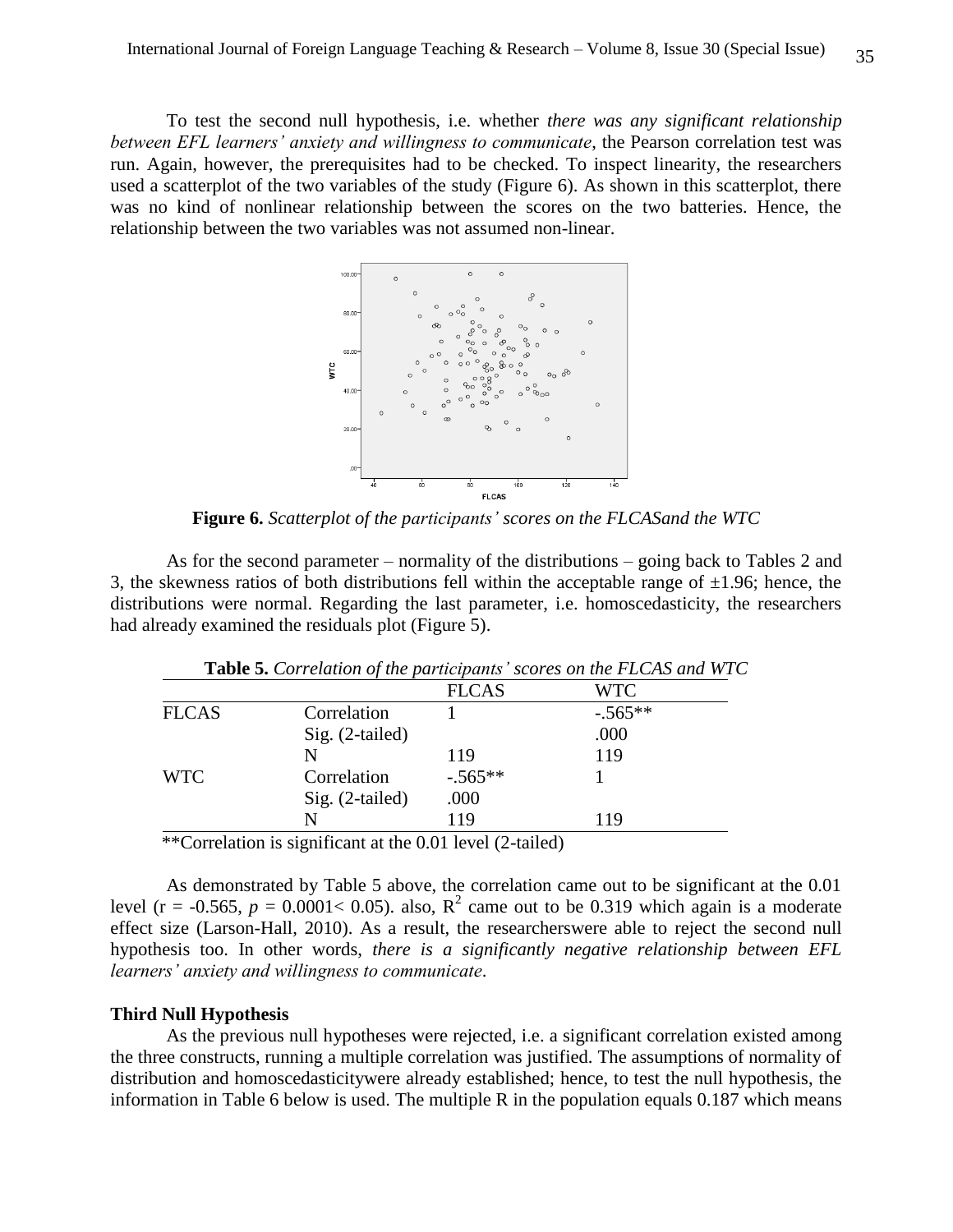that indeed there was no significant difference in the predictability of EFL learners' willingness to communicate by their aptitude and anxiety; in other words, aptitude and anxiety did not function with significant difference when it comes to predicting WTC; thus, the third and last null hypothesis raised in this study was not rejected.

| Table 6. ANOVA <sup>b</sup>                      |                |          |             |       |            |
|--------------------------------------------------|----------------|----------|-------------|-------|------------|
| Model                                            | Sum            | οf<br>Df | Mean Square | F     | Sig.       |
|                                                  | <b>Squares</b> |          |             |       |            |
| Regression                                       | 1180.474       |          | 590.237     | 1.703 | $.187^{b}$ |
| Residual                                         | 40205.582      | 116      | 346.600     |       |            |
| Total                                            | 41386.056      | 118      |             |       |            |
| a. Predictor variables: (Constant), LABI & FLCAS |                |          |             |       |            |
| b. Predicted variable: WTC                       |                |          |             |       |            |

One last check was to see whether there were any unusual cases in the score distribution or not and whether they had any undue influence over the results. For this, the case wise diagnostics had to be checked. The result was that no cases had a standardized residual value outside  $\pm 3.00$ .

### **Discussion**

The finding of this study revealed a significantly negative correlation between EFL learners' anxiety and their WTC which indicate that the higher anxiety that learners experience during class causes the decreasing of their willingness to communicate.The findings of the present study are in the line with those found in previous studies (Horwitz et al.,1986; Liu & Jackson, 2008; MacIntyre, 2007; Marzban &Firoozjahantigh, 2017; Rastegar & Karami, 2015) which concluded that learners with higher language learning anxiety tended to be more apprehensive about L2 communication.

Rastegar and Karami (2015) also found a significantly negative correlation between learners' foreign language anxiety and WTC. Moreover, the finding of this study is congruent with that of Atef Vahid and Fard Kashani (2011) which indicates that a high level of anxiety prevents learners from participating in the class,especially during oral activities. In addition, Aghajani and Amanzadeh (2017) found that learners with high levels of anxiety have poorer communication performance and therefore receive lower test scores.

The results of Liu and Jackson's (2008) research indicate that learners' unwillingness to communicate and their anxiety were significantly correlated with their self-rated foreign language proficiency. Nishitani and Matsuda (2011) found that anxious learners who experience anxiety during language learning tend to feel anxious when producing or using foreign languages.

The result of Philip's (1992) study revealed a relationship between language anxiety and oral performance and, as a result, language anxiety can have an effect on learners' WTC and their oral performance. Park and Lee (1995) reported that "the higher anxious the students were about speaking English as a foreign language, the lower scores they gained on their oral performance"(p. 197). Furthermore, Aida (1994) showed that language anxiety was negatively correlated with the students' performance of foreign language. Elkhafaifi (2005) too concluded that the low performance of learners is a consequentiality of anxiety.

In contrast to other researchers and their findings, Kim (2004) showed that students' WTC was directly related to their confidence in foreign language communication not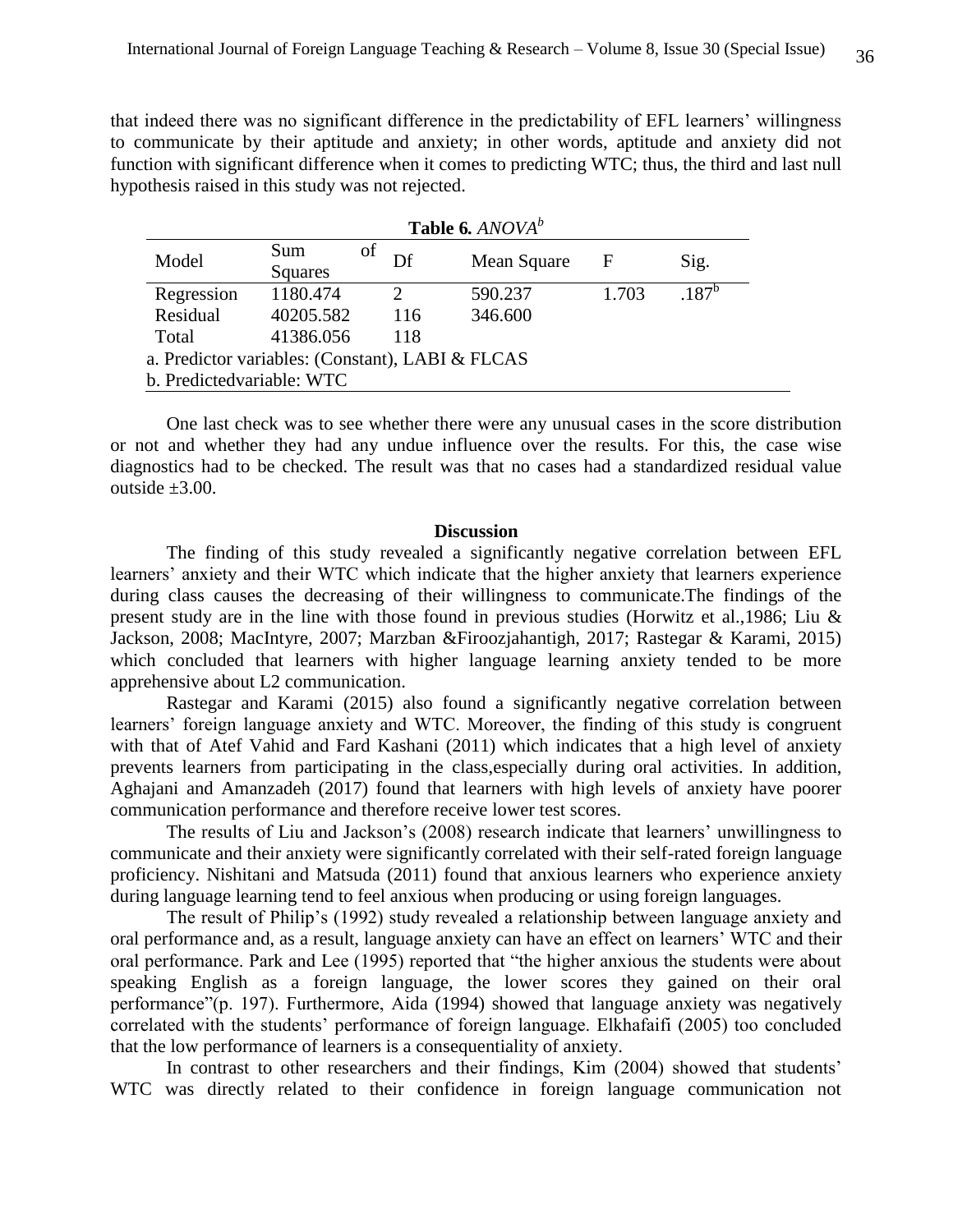anxiety.Furthermore, Hashemi and Abbasi (2013) demonstrated that the foreign language anxiety experienced by EFL learners differed in relation to language skills.

Another finding of this study reveals the correlation between EFL learners' language aptitude and their WTC. Lightbown and Spada (2006) argue that high aptitude learners learn with greater ease and speed and – as a result – they are more willing to participate in class activities, especially oral activities.

Contrary to the result of this study, Harly and Hart (1997) claim that among students enrolled in an immersion program in their first grade, aptitude is not considered as a significant predictor of language proficiency and it does not have direct effect on learners' WTC. On the other hand, Dörnyei (2005) claims that language learning aptitude affects WTC.

Based on the results of other studies and the scores of the learners on the LABI, it may well be justified that learners who have high learning aptitude have more confidence to participate in class activities and high language learning aptitude encourages them to communicate in a foreign language.

#### **Conclusion**

This study may have pedagogical implications for EFL teachers, syllabus designers, and EFL learners.As there is a significantly negative relationship between EFL learners' anxiety and their WTC, the teacher has a crucial role in the reduction of students' anxiety level. Horwitz (2001) claimed that classroom atmosphere, teachers support, task orientation, and importance of instructions are significant factors that influence students' anxiety level.

Moreover, there is a significant relationship between EFL learners' language aptitude and their WTC; again, teachers play an important role in promoting WTC in the class. To promote students' WTC in the class, teachers could choose to focus on promoting self-regulated learning as "self-regulation is a self-initiated capability that relies less on teachers and more on students' motivational beliefs" (Zimmerman, 2004, p. 162).

Syllabus designers could offer a specific curriculum that can cater to learners who experience speaking anxiety in order to improve their WTC. This can be done by offering additional courses separated from the mainstream program to suit their needs. The course could pay attention to the relevance of communication and speaking skills as they require for their foreign language development.

Learners themselves may have control over their anxiety which leads to language learning and WTC. In the light of WTC, learners cope with the anxiety and mistakes. Step by step, they overcome their anxiety and become more proficient which leads to their WTC. By understanding the causes and sources of foreign language anxiety and relationship to language achievement, learners could employ these factors to decrease their anxiety.

The following two recommendations for future research are based upon the results of this study. First, replicating this research with different samples including other age groups or from various backgrounds may yield different results.Secondly, another construct such as selfconfidence may be examined alongside WTC and aptitude.

#### **References**

Abolfazli Khonbi, Z., & Sadeghi. K. (2017). Improving English language learners' idiomatic competence: Does mode of teaching play a role? *Iranian Journal of Language Teaching Research, 5*(3), 61-79.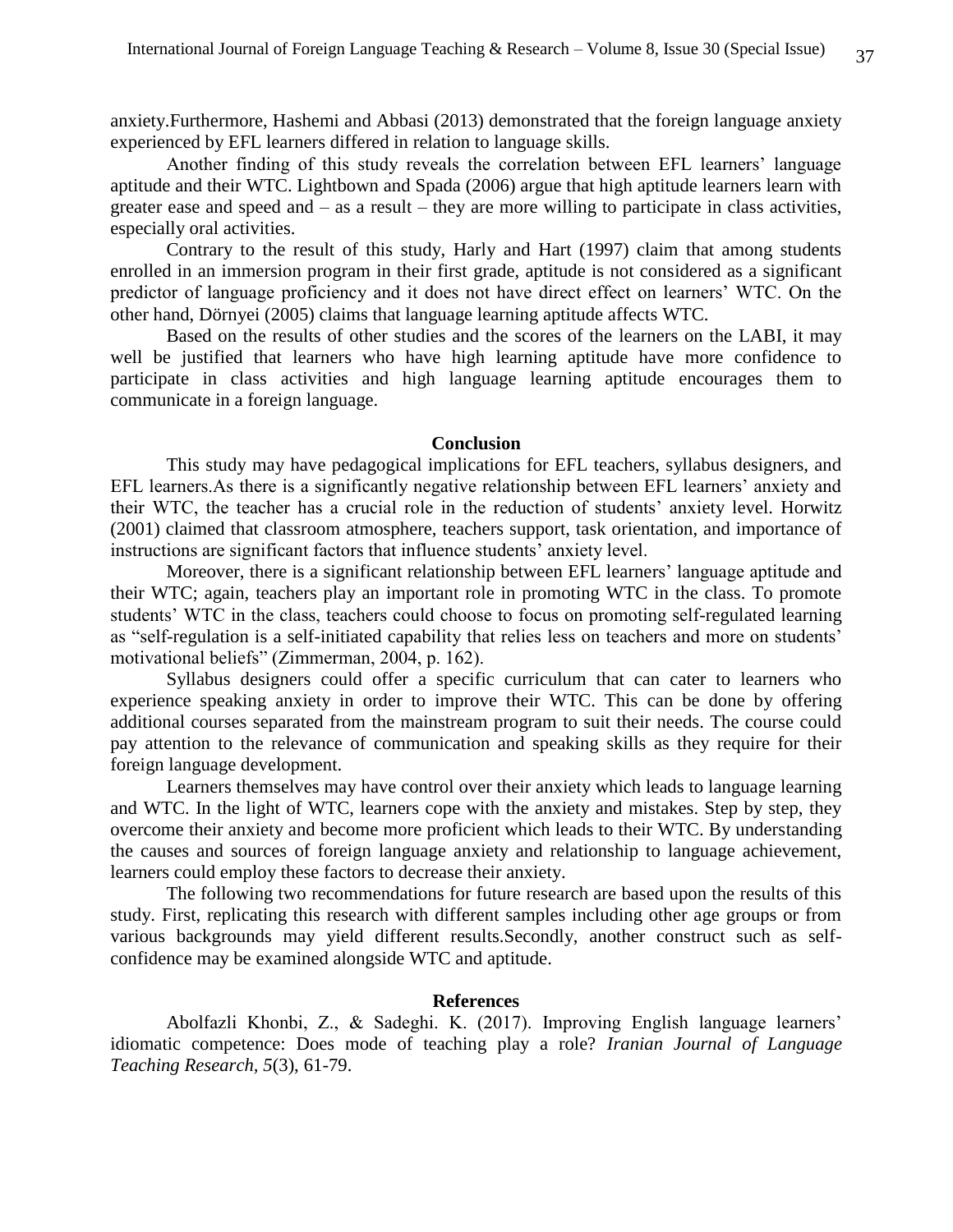Aghajani, M., & Amanzadeh, H. (2017). The effect of anxiety on speaking ability: An experimental study on EFL learners. *Journal of Applied Linguistics and Language Research*, *4*(7), 154-164.

Aida, Y. (1994). Examination of Horwitz, Horwitz, and Cope's construct of foreign language anxiety: The case of students of Japanese. *The Modern Language Journal, 78,* 156-168.

Atef Vahid, S., & Fard Kashani, A. (2011). The effect of English learning anxiety on Iranian high-school students' English language achievement. *Broad Research in Artificial Intelligence and Neuroscience, 2*(3), 29-47.

Attarzade, S., & Farahani, E. (2014). The effect of task complexity on Iranian EFL learners' listening comprehension across aptitude. *Procedia: Social and Behavioral Sciences, 98*, 314-323.

Azmand, M. (2014). The relationship between Iranian EFL learners' willingness to communicate, intrinsicand extrinsic motivation, and self-esteem. *Journal of Studies in Learningand Teaching English*, 2(6), 1-23.

Baker, S. C., & MacIntyre, P. D. (2000). The role of gender and immersion in communication and second language orientations. *Language Learning, 50*(2), 311-341.

Brown, H. D. (2007). *Principles of language learning and teaching*. White Plains, NY: Addison Wesley Longman

Burgoon, J. K. (1976). The unwillingness to communicate scale: Development and validation. *Monographs, 43*(1), 60-69.

Bylund, E., & Abrahamsson, N., & Hyltenstam, K. (2010). The role of language aptitude in first language attrition: The case of prepubescent attriters.*Applied Linguistics, 31*(3),443-464.

Cao, Y. (2009). An ecological view of situational willingness to communicate in a second language classroom.In H. Chen & K. Cruickshank (Eds.), *Making a difference: Challenges for applied linguistics* (pp. 199–218). Newcastle, UK: Cambridge Scholar Press.

Carroll, J. B.,& Sapon, S. (2002). *Modern language aptitude test: Manual 2002 edition*. Bethesda, MD: Second Language Testing.

Clément, R.., & Baker, S.C., & MacIntyre, P. D. (2003). Willingness to communicate in second language: The effect of context, norms and vitality. *Journal of Language and Social Psychology, 22*, 190-209.

Dewaele, J. M. (2002). Psychological and sociodemographic correlates of communicative anxiety in L2 and L3 production. *The International Journal of Bilingualism, 6,* 23-39.

Dewaele, J. M., Petrides, K. V., & Furnham, A. (2008). Effects of trait emotional intelligenceand sociobiographical variables on communicative anxiety and foreign language anxiety among adult multilinguals: A review and empirical investigation. *Language Learning, 58*(4), 911-960.

Dörnyei, Z. (2005). *The psychology of the language learner: Individual differences in second language acquisition.* Mahwah, NJ: Lawrence Erlbaum Associates.

Elkhafaifi, H., (2005). Listening comprehension and anxiety in the Arabic language classroom. *Modern Language Journal, 89*(2), 206-220.

Ellis, R. (2004). The definition and measurement of explicit knowledge. *Language Learning, 54*, 227-275.

Ellis, R. (2005). *Instructed second language acquisition: A literature review.* Wellington, New Zealand: New Zealand Ministry of Education.

Erlam, R. (2005). Language aptitude and its relationship to instructional effectiveness in second language acquisition. *Language Teaching Research,9*(2), 147-172.

Gas, M. S., & Selinker, L. (2008). *Second language acquisition.* New York: Routledge.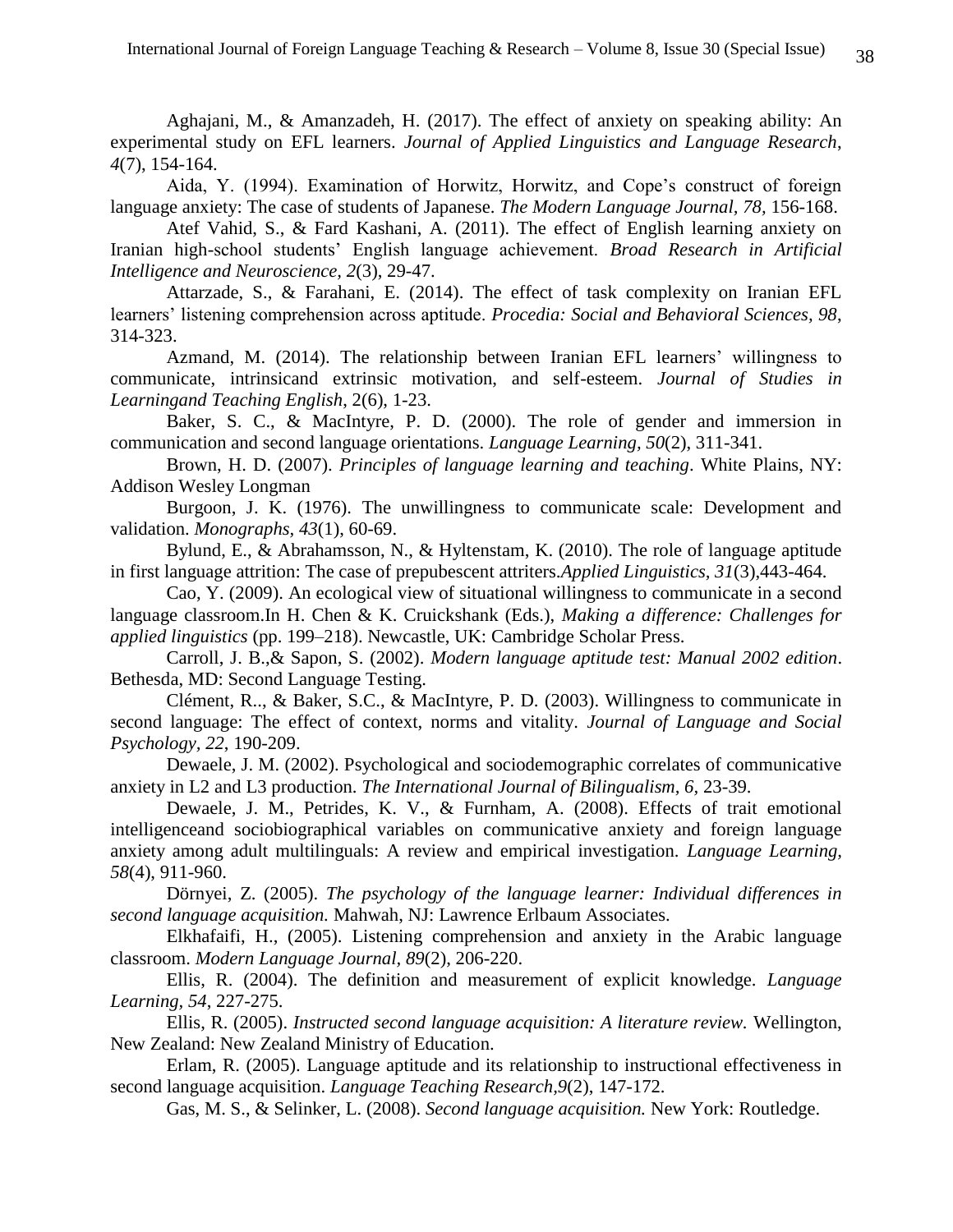Harley. B., & Hart. D. (1997). Language aptitude and second language proficiency in classroom learners of different starting ages.*Studies in Second LanguageAcquisition,19*(3), 379- 400.

Hashemi, M. (2011). Language stress and anxiety among English language learners. *Procedia: Social and Behavioral Sciences, 30,* 1811-1816.

Hashemi, M., & Abbasi, M. (2013). The role of the teacher in alleviating anxiety in language classes. *International Research Journal of Applied and Basic Sciences, 4*(3), 640-646.

Horwitz, E. K. (2001). Language anxiety and achievement. *Annual Review of Applied Linguistics, 21,*112-126.

Horwitz, E. K. (2010). Foreign and second language anxiety. *Language Teaching, 43,* 154-167.

Horwitz, E. K., Horwitz, M. B., & Cope, J. (1986). Foreign language classroom anxiety. *The Modern Language Journal, 70*(2), 125-132.

Kang, S. (2005). Dynamic emergence of situational willingness to communicate in second language. *System. 33*, 227-292.

Kim, S.J. (2004). Exploring Willingness to Communicate (WTC) in English among Korean EFL (English as a Foreign Language) Students in Korea: WTC as a predictor of Success in Second Language Acquisition. Unpublished Doctoral Dissertation, Columbus: Ohio State University.

Kormos J., & Csizér K. (2008). Age-related differences in the motivation of learning English as a foreign language: Attitudes, selves, and motivated learning behavior. *Language Learning, 58*(2), 327-355.

Kormos, J., & Safar, A. (2008). Phonological short term memory, working memory and foreign language performance in intensive language learning. *Bilingualism: Language and Cognition, 11*(2), 261-271.

Kumar, D. (2016). Research aptitude of different academic streams at post graduate level. *International Journal of Advanced Education and Research, 1*(11), 7-11.

Larsen-Freeman, D. (2001). *Teaching language: From grammar to grammaring.* Boston, MA: Heinle & Heinle.

Larson-Hall, J. (2010). *A guide to doing statistics in second language research using SPSS*. New York: Routledge.

Lightbown, P. M., & Spada, N. (2006). *How languages are learned (3rd ed.)*. Oxford: Oxford University Press.

Liu, M. (2006). Anxiety in EFL classrooms: Causes and consequences. *TESL Reporter, 39*, 13-32.

Liu, M., & Jackson, J. (2008). An exploration of Chinese EFL learners' unwillingness to communicate and foreign language anxiety. T*he Modern Language Journal, 92,* 71-86.

MacIntyre, P. D. (1994). Variables underlying willingness to communicate: A causal analysis. *Communication Research Reports, 11*, 135-142.

MacIntyre, P. D. (2007). Willingness to communicate in the second language: Understanding the decision to speak as a volitional process. *The Modern Language Journal*, *91*, 564-576.

MacIntyre, P. D., Baker, S. C., Clément, R., & Donovan, L. A. (2002). Sex and age effects on willingness to communicate, anxiety, perceived competence, and L2 motivation among junior high school French immersion students. *Language Learning*, *52*, 537–564.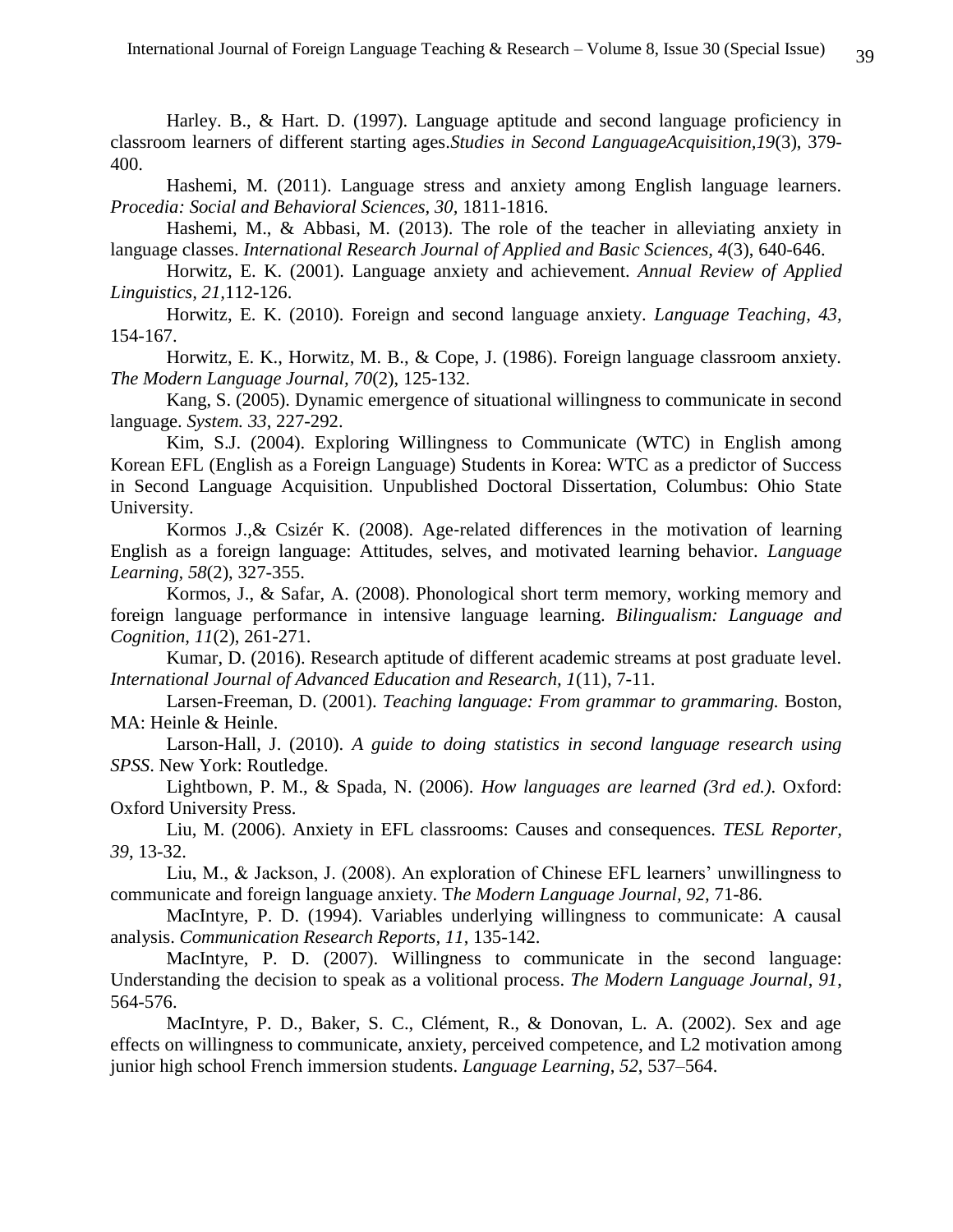MacIntyre, P. D, Clément, R., Dörnyei, Z., & Noels, K. (1998). Conceptualizing willingness to communicate in a L2: A situational model of L2 confidence and affiliation. *The Modern Language Journal, 82*, 545-562.

MacIntyre, P. D., & Charos, C. (1996). Personality, attitudes, and affect as predictors of second language communication. *Journal of Language and Social Psychology, 15*, 3-26.

MacIntyre, P. D., & Gardner, R. C. (1989). Anxiety and second language learning: Toward the theoretical clarification. *Language Learning, 39*, 251-275.

MacIntyre, P. D., & Gardner, R. C. (1994). The stable effect of language anxiety on cognitive processing in the second language. *Language Learning, 44*(2), 283-305.

Mahmoodzadeh, M. (2013). *Investigating foreign language anxiety in Iranian classrooms:* The*effect of gender. International Journal of Research Studies in Language Learning, 2*(1), 61-70.

Marashi, H., & Dakhili, M. (2015). Self-efficacy and anxiety among EFL learners with different kinds of multiple intelligences. *Theory and Practice in Language Studies, 5*(12), 2636- 2645.

Marzban, A., & Firoozjahantigh, M. (2017). The relationship between willingness to communicate and vocabulary learning strategies among Iranian EFL learners. *Theory and Practice of Language Studies, 7*(11), 1119-1125.

McCroskey, J. C. (1992). Reliability and validity of the willingness to communicate scale. *Communication Quarterly*, *40*, 16–25.

McCroskey, J. C., & Richmond, V. P. (1987). Willingness to communicate. In J. C. McCroskey & J. A. Daly (Eds.), *Personality and interpersonal communication* (pp. 129-156). Newbury Park, CA: Sage.

Mohammadi Darabad, A. (2013). Attitudes towards foreign language, corrective feedback, and oral accuracy. *International Journal of Linguistics, 5*(2), 116–134.

Nahavandi, N., & Mukundan, J. (2013). Foreign language learning anxiety among Iranian EFL learners along gender and different proficiency levels. *Language in India, 13*(1), 133-161.

Nishitani, M., & Matsuda, T. (2011). The relationship between language anxiety, interpretation of anxiety, intrinsic motivation and the use of learning strategies. *US-China Education Review, 3,* 438-446.

Pallant, J. (2007). *Survival manual: A step by step guide to data analysis using SPSS for Windows.* Sydney, Australia: Allen & Unwin.

Park, H., & Lee, A. R. (1995). L2 learners' anxiety, self-confidence and oral performance. *Electronic Journal of Research in EducationalPsychology, 5*, 197-208.

Peng, J. E. (2007) Willingness to communicate in the Chinese EFL classroom: A cultural perspective. In J. Liu (Ed.), *English language teaching in China: New approaches, perspectives and standards (*pp. 250-269*)*. London: Continuum.

Philip, E. (1992). The effect of language anxiety on students' oral test performances and attitudes. *The Modern Language Journal, 76*, 14-26.

Piechurska-Kuciel, E. (2008). *Language anxiety in secondary grammar school students.* Opole: Opole University Press.

Rastegar, M., & Karami, M. (2015). On the relationship between foreign language classroom anxiety, willingness to communicate and scholastic success among EFL learners. *Theory and Practice in Language Studies,5*(11), 2387-2394.

Robinson, P. (2005). Aptitude and second language acquisition. *Annual Review of Applied Linguistics, 25*, 45-73.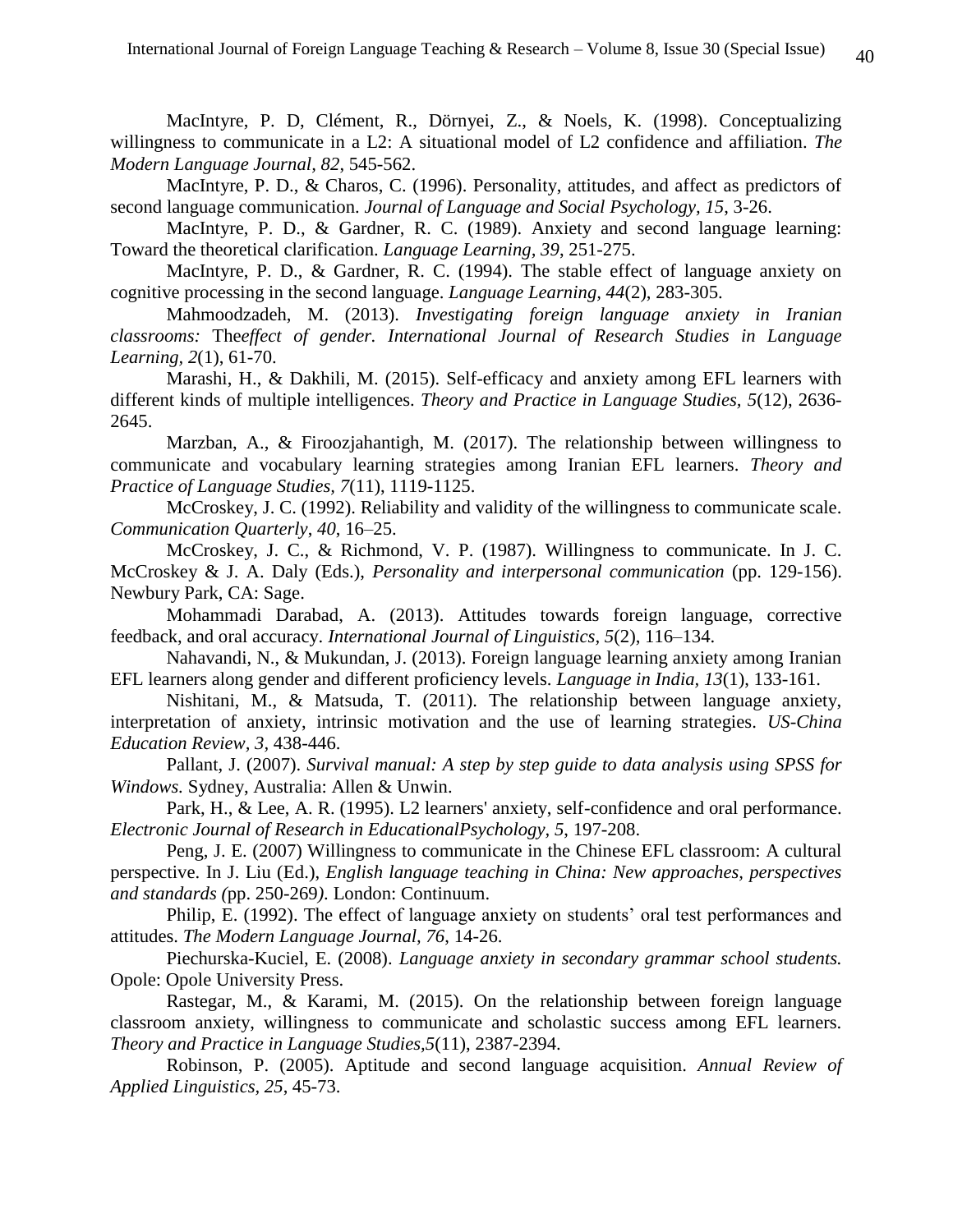Robinson, P. (2002). Effects of individual differences in intelligence, aptitude and working memory on incidental second language learning: A replication and extension of Reber, Walkenfield and Hernstadt (1991). In P. Robinson (Ed.), *Individual differences and second language instruction* (pp.211-266). Amsterdam, PA: John Benjamins.

Saito, Y., & Samimy, K. (1996). Foreign language anxiety and language performance:A study of learner anxiety in beginning, intermediate, and advanced-levelcollege students of Japanese.*Foreign Language Annals,29*, 239-251.

Schmidt, R. (2001). Attention. In P. Robinson (Ed.), *Cognition and second language instruction* (pp. 3-32). Cambridge: Cambridge University Press.

Shao, K., Yu, W., & Ji, Z. (2013). An exploration of Chinese EFL students' emotional intelligence and foreign language anxiety.*The Modern LanguageJournal,97*, 917-929.

Skehan, P. (2002). *Theorising and updating aptitude.* In *P. Robinson (Ed.),Individual differences* and *instructed language learning* (pp. 13-43). *Amsterdam, PA: John Benjamins.*

Sparks, R. (2009). Long-term relationships among early L1 skills, L2 aptitude, L2 affect, and later L2 proficiency. *[Applied Psycholinguistics,](https://www.researchgate.net/journal/1469-1817_Applied_Psycholinguistics) 30*(04),725-755.

Sparks, R., Ganschow, L., Fluharty, K., &Little, S. (1996). An exploratory studyon the effects of Latin on the native language skills and foreign languageaptitude of students with and withoutlearning disabilities. *Classical Journal, 91*,165-184.

Wen, W. P., & Clément, R. (2003). A Chinese conceptualisation of willingness to communicate in ESL. *Language, Culture and Curriculum, 16*(1), 18-38.

Zarinabadi, N., & Abdi, R. (2011). Willingness to communicate and language learning orientations in Iranian EFL context. *International Education Studies, 4*(4), 206-214.

Zhang, R., & Zhong, J. (2012). The hindrance of doubt: Causes of language anxiety. *International Journal of English Linguistics, 2*(3), 27-33.

Zheng, Y. (2008). Anxiety and second /foreign language learning revisited. *Canadian Journal for New Scholars in Education, 1*(1), 1-12.

Zimmerman, B. J. (2004). Socioocultural influence and students' development of academic self-regulation: A socio-cognitive perspective. In D. M. McInerny & S. V. Etten (Eds.), *Big theories revisited* (pp. 139-164). Greenwich, CT: Information Age.

## **Appendix: Language Aptitude Battery for Iranian Students (LABI)**

### **Part 1: PLACEMENT TEST**

Direction for answering questions 1-8. Read each passage carefully and select the correct answer between a, b, c, or d.

It was a fine morning. The sun was bright, the sky was blue and I was extremely happy because I was a university student at last. My brother and sister were still at school; so I was important. After 8 month of being university student, I am not happy anymore. University student's life is so difficult. I should get up early morning every day. I should study all the day but my work never finishes. I rarely see my friends and I cannot go out with them. I have got the time or the money. My father thinks I am already successful because I am a medical student. I only think of summer holiday which is so close.

### **1.She rarely sees her friends because-----------**

a.They are busy b.They go to school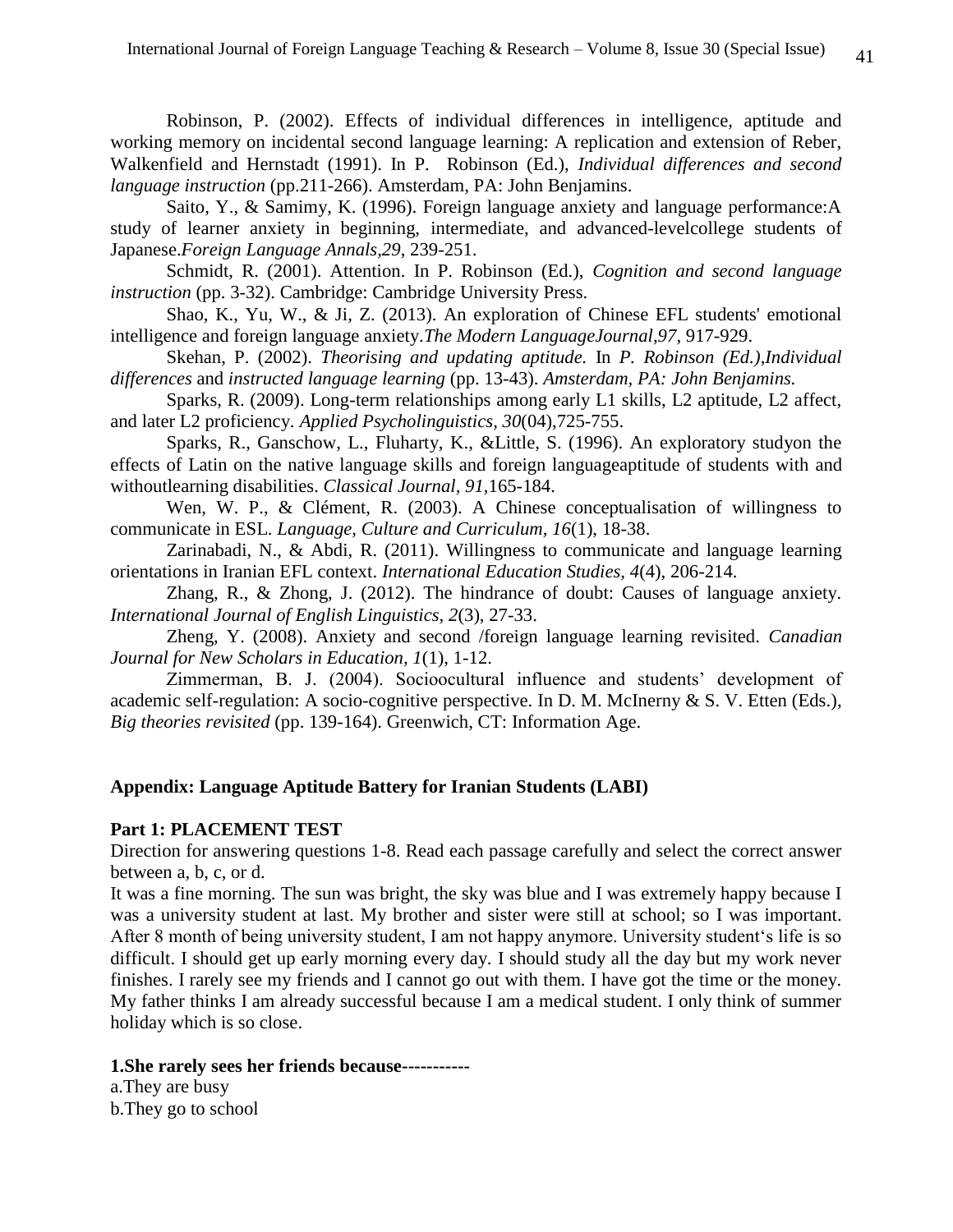c.She is a medical student d.She does not have enough time **2.The writer is --------** a.Glad to be a medical student b.Not happy with college life c.Often visiting friends d.Not very busy now **3.The writer is happy about one thing; ------------** a.She does not have to go to university anymore b.She is going to see her friends c.The holidays are coming d.The university is closed

Eskimo dogs are very useful animals in the Arctic Regions. They are strong and they can withstand the extremely cold weather of the Arctic. These beautiful animals are used by many Eskimo families for pulling sleds and hunting. Because of their great strength and endurance, they can pull heavy loads for many miles without tiring. The sleds that they pull are made of wood and bone fastened together with rawhide. The Eskimo dogs are particularly useful in hunting seals. They help the Eskimo hunters to find the seals by locating air holes in the ice through which the seals breathe. Eskimo do most of their hunting on the ice, but sometimes they hunt from boat.

## **4.Where there are air holes, there most probably are -----------**

a.Eskimos b.Hunters c.Seals d.Dogs

## **5.Seals are hunted when they come up ---------------**

a.To get air b.For hunting c.To get warm d.For food

A dictionary is a reference book that you will find useful all your life. You must learn how to use a dictionary properly. A dictionary gives the meanings of words and shows how they are used. The words in a dictionary are printed in alphabetical order. In most dictionaries, the words are printed in two columns on each page. At the top of each column, one word is printed in bold type. The illustration bellows shows the top and bottom of the page 104 of a dictionary.

| <b>HUMAN</b><br>104                 | <b>HYPNOTIZE</b>                                                                               |
|-------------------------------------|------------------------------------------------------------------------------------------------|
|                                     | <b>Human</b> adj. belonging to mankind. N.   <b>Hurry</b> v.1. To move fast. 2. To urge others |
|                                     | human a man, woman, or child. Adv.   to move fast. As the captain hurried his men              |
| Humanly in a human way------        | along (hurrying, hurried). n.hurry haste.                                                      |
|                                     | <b>Hurdle</b> n. 1. A fence of laths or twigs. <b>Hypnotize</b> v. for a hypnotist to send     |
| 2. A movable fence for jumping over | someone in to a trance in which he obeys                                                       |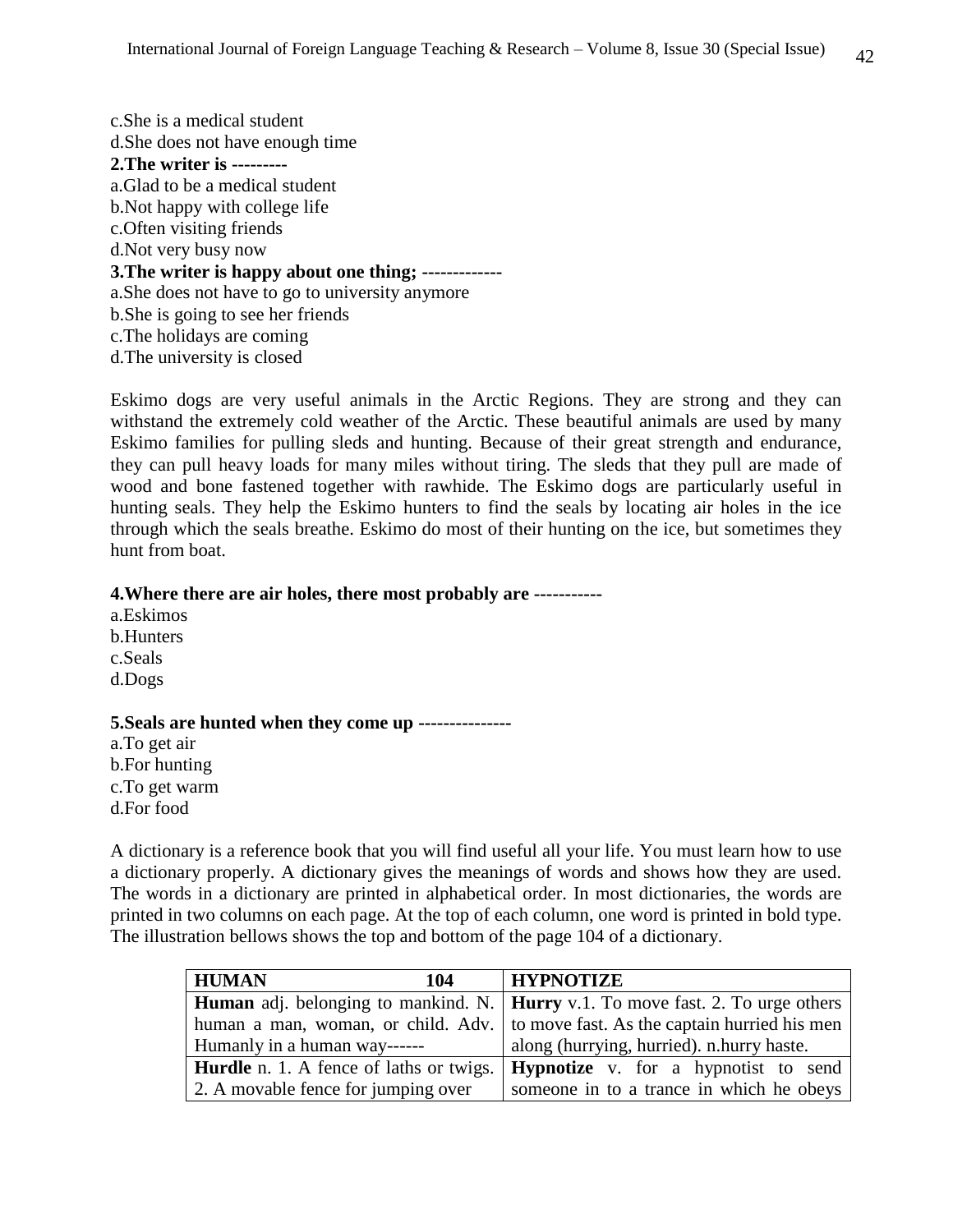| suggestions                   | put |  |
|-------------------------------|-----|--|
| him.adj.hypnotic.n.hypnotism. |     |  |

The boldly printed words show you whether or not the word that you are looking for is printed on that page. For example, if the words at the tops of the columns were

BEWARE BLANKET Then bicycle would appear on that page because BI comes between BE and BL in the alphabetical order.

**6.According to the passage you will find a dictionary useful----------.**

a.At home

b.At college

c.All the time

d.At the time of study

**7.Which group of words could you find on page 104 in the passage?**

a.Hurry, hypocrite, hysteria

b.Hush, hydrate, hyperbole

c.Huge, hurried, hyperactive

d.Hurried, hustle, hysterectomy

**8.If the guide words on a page are "spring" and "spud", which of the following words could be found on the page?**

a.Square b.Sprint

c.Sprig

d.Spur

**Direction for answering question 9-13. Select the correct item a, b, c, or d. which vowel sound is different from that of the numbered word and mark your answer sheet.** 

| 9.Hit   | a. fit  | b. pit  | c. miss | d. neat  |
|---------|---------|---------|---------|----------|
| 10.Bus  | a. fun  | b. sun  | c. one  | d. tune  |
| 11.Kite | a. fine | b. pick | c. dine | d. fight |
| 12.Cube | a. tube | b. huge | c. mule | d. luck  |
| 13.Pond | a. so   | b. drop | c. rock | d. got   |

**Direction for answering questions 14-27. Select the correct item a, b, c, or d – which completes the sentence most appropriately and mark your answer sheet. 14.A: when is he going to start work?**

**B: --------------------** a.Morning b.Yesterday c.Tomorrow d.On weekends **15.Mr. Brown let his secretary -------------- home early today.** a.Went b.Goes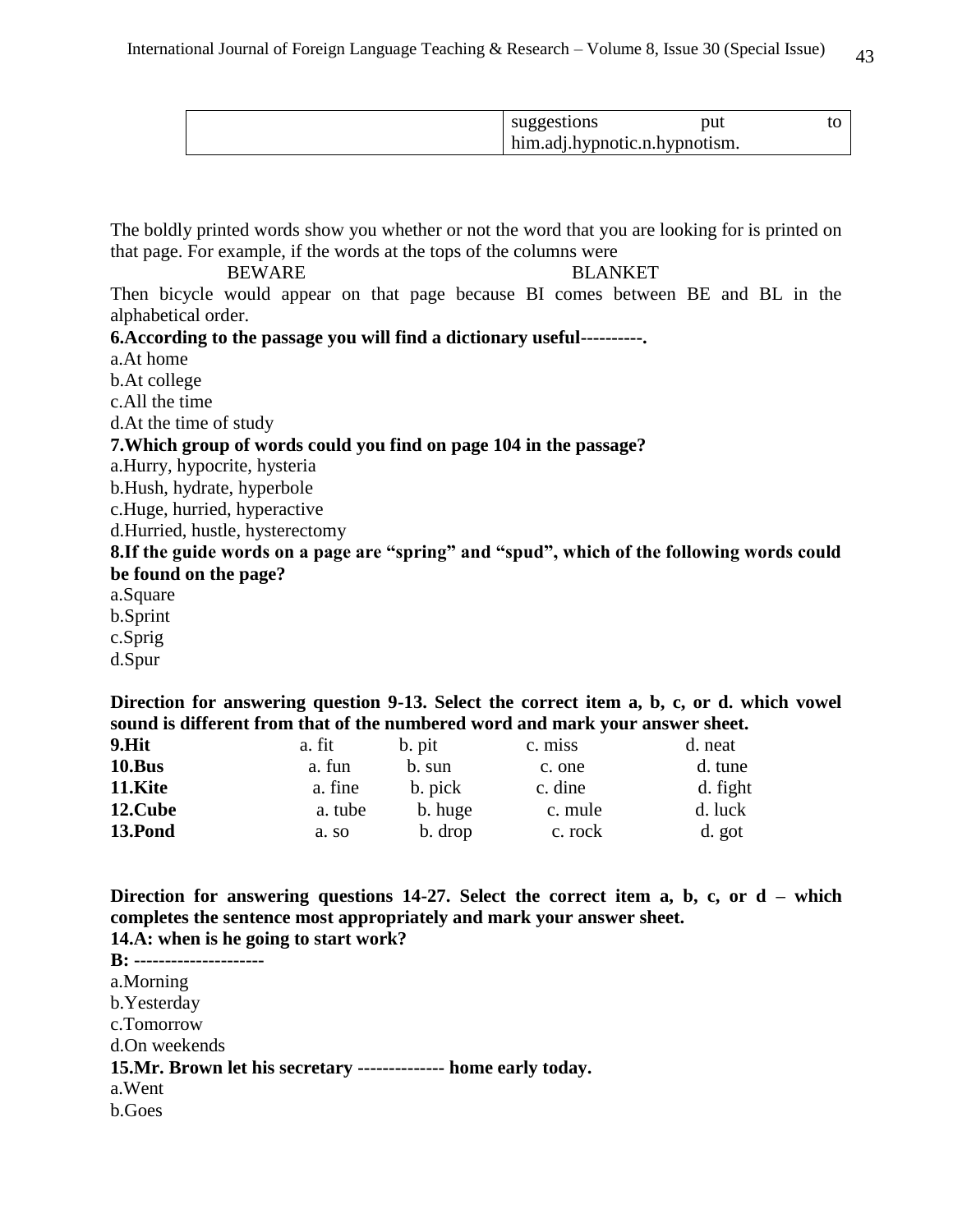c.Go d.To go **16.I will go if you -------------------.** a.Went b.Go c.Will go d.Would go **17.She kept on ----------- even after the bell rang.** a.Teach b.Taught c.Teaching d.To teach **18.She cannot help ------------ when she sees a mous.** a.Scream b.Screams c.To scream d.Screaming **19.Mary went to the store ------------- buy a raincoat.** a.To b.For c.Because d.Till **20.John was very ------------- when he heard the news.** a.Excites b.Excited c.Exciting d.Excitedly **21.They went finishing ------------------- the bad weather.** a.Even though b.In spite of c.although d.Because **22.It would be nice if you -------------- come to the meeting.** a.Could have b.Could c.Will d.Can **23.He tried to look happy ---------------- he was not.** a.Although b.Because c.Unless d.If **24.It was ------------------ nice day that we could not stay home.** a.So b.Too c.Very d.Such a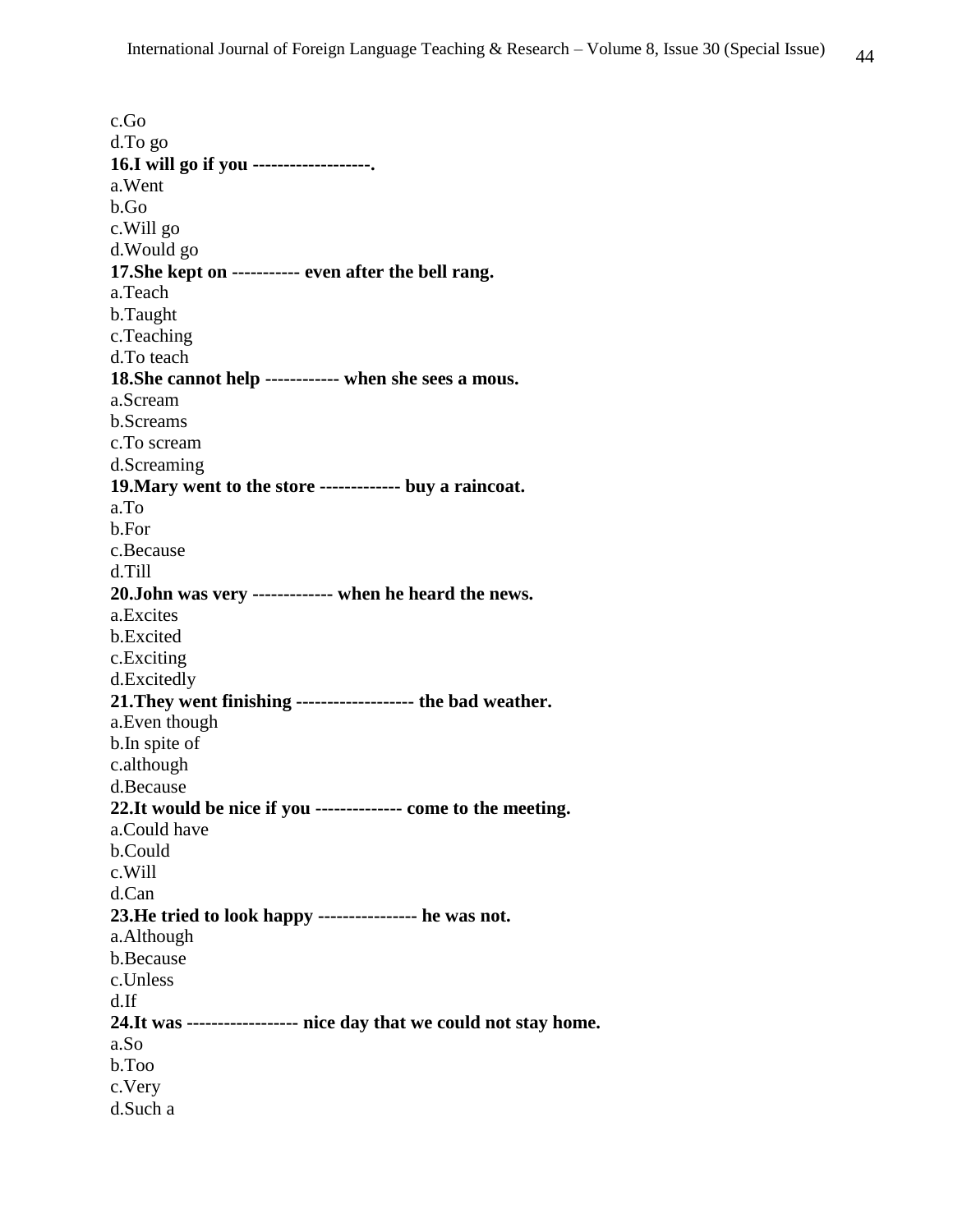**25.Tell her the truth, --------- she likes to hear it.** a.Whether or not b.In spite of c.Although d.Unless **26.The teacher had the students ----------------- her with the work.** a.To help b.Helping c.Help d.Helped **27.George is used to -------------.** a.Working b.Worked c.Works d.Work **Select the correct item which completes the sentence most meaning fully. 28.When they took the fish out of water, it was still ------------------.** a.Jumping b.floating c.Splashing d.Swimming **29.We saw a very ------------- sheep in the zoo. It had five legs.** a.Usual b.Famous c.Strange d.Big **30.Plants --------- water from the ground.** a.Soak b.Drink c.Suck up d.Turn up **31.They are building a new ------------ on the river.** a.Road b.Dam c.Bank d.Stream **32.I like -------------------- potatoes with my dinner.** a.Baked b.Burned c.Crushed d.Threshed **33.We saw several beautiful ------ in the river.** a.Roosters b.Whales c.Ducks d.Flies **34.Most ---------------- are very small.**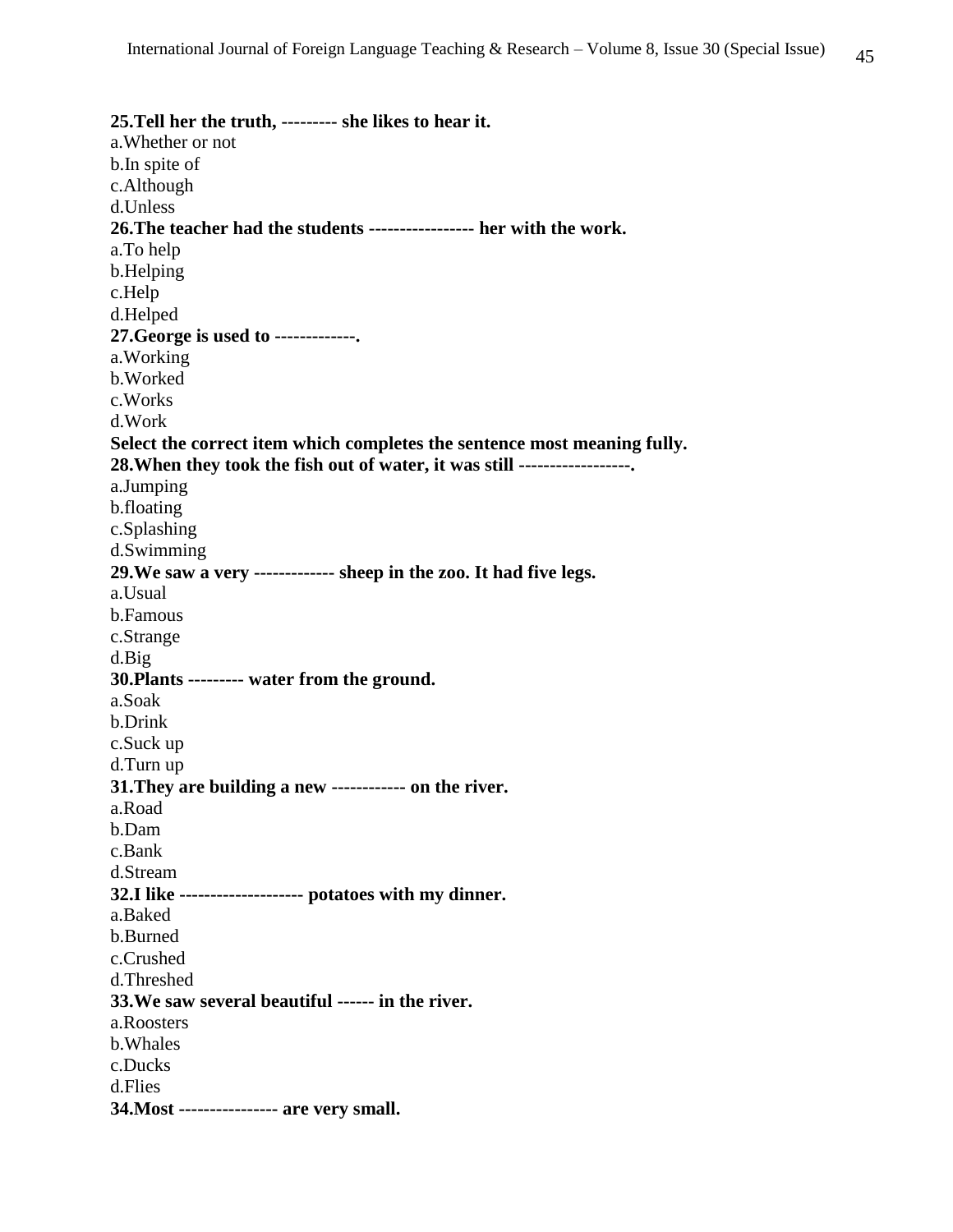a.Insects b.Snakes c.Animals d.Creatures

**Part 2: Associated- pairs در زیر 21 کلمه از یک زبان خارجی را با معادل فارسی هر یک مشاهده می کنید. سعی کنید هر کلمه ومعادل ان را به خاطر بسپارید.** 

| چشم    | ۱ انکه    |
|--------|-----------|
| دلتنگى | ۲ اداسی   |
| تفنگ   | ۳. بندوق  |
| اعتماد | ٤. بهروسا |
| بر گ   | ه بته     |
| تشنگی  | ٦. بياس   |
| خستگے، | ۷ تهکان   |
| سقف    | ۸. چهت    |
| اجتماع | ۹ سماج    |
| فكر    | ۱۰ سوچ    |
| افتاب  | ۱۱. سور ج |
| بازي   | ۱۲ کهیل   |
|        |           |

```
Part 3: Socio- linguistic
```
**در این بخش با دقت هر یک از 21 وضعیتی را که در ذیل تشریح شده است. بهترین گزینه را انتخاب کرده و عالمت بزنید. در هنگام معرفی به بانویی کهنسال چه می گویید**.

```
الف. خوشبختم
                                                   ب. حالت خوبه
                                        ج. از مالقات شما خوشوقتم.
                                           د. من حسن ریاحی هستم
                                 در رستوران سفارش غذا می دهید:
                                       الف. گارسون چلوکباب لطفا
                                     ب. لطفا یک کوبیده بدون گوجه
                                       ج. من زرشک پلو نمی خورم
                 د. ممکن است برای اینجانب یک بشقاب جوجه بیاورید.
به هنگام ترک میهمانی خانم میزبان خداحافطی می کند شما چه می گویید؟
                                        الف. خدانگهدار شبتان بخیر
                                ب. از لطف شما ممنونم به امید دیدار
                                             ج. خیلی خوش گذشت
                                             د. بعدا شما را می بینم
  همکارتان وضع معده لش بهم ریخته و نمی داند چه کند چه می گویید؟
                                                    الف. برو دکتر
                                            ب. چرا دکتر نمی ری؟
                                       ج. ایا در معده درد هم داری؟
                     د. تو حتما باید به پزشک متخصص مراجعه کنی!
 در کنار خیابان منتطر تاکسی هستید. با نزدیک شدن تاکسی چه میگویید؟
                                                      الف. مستقیم
                                                     ب. میخوره؟
                                             ج. مرا به دانشگاه ببر
                                             د. مسیرتان کجاست؟
```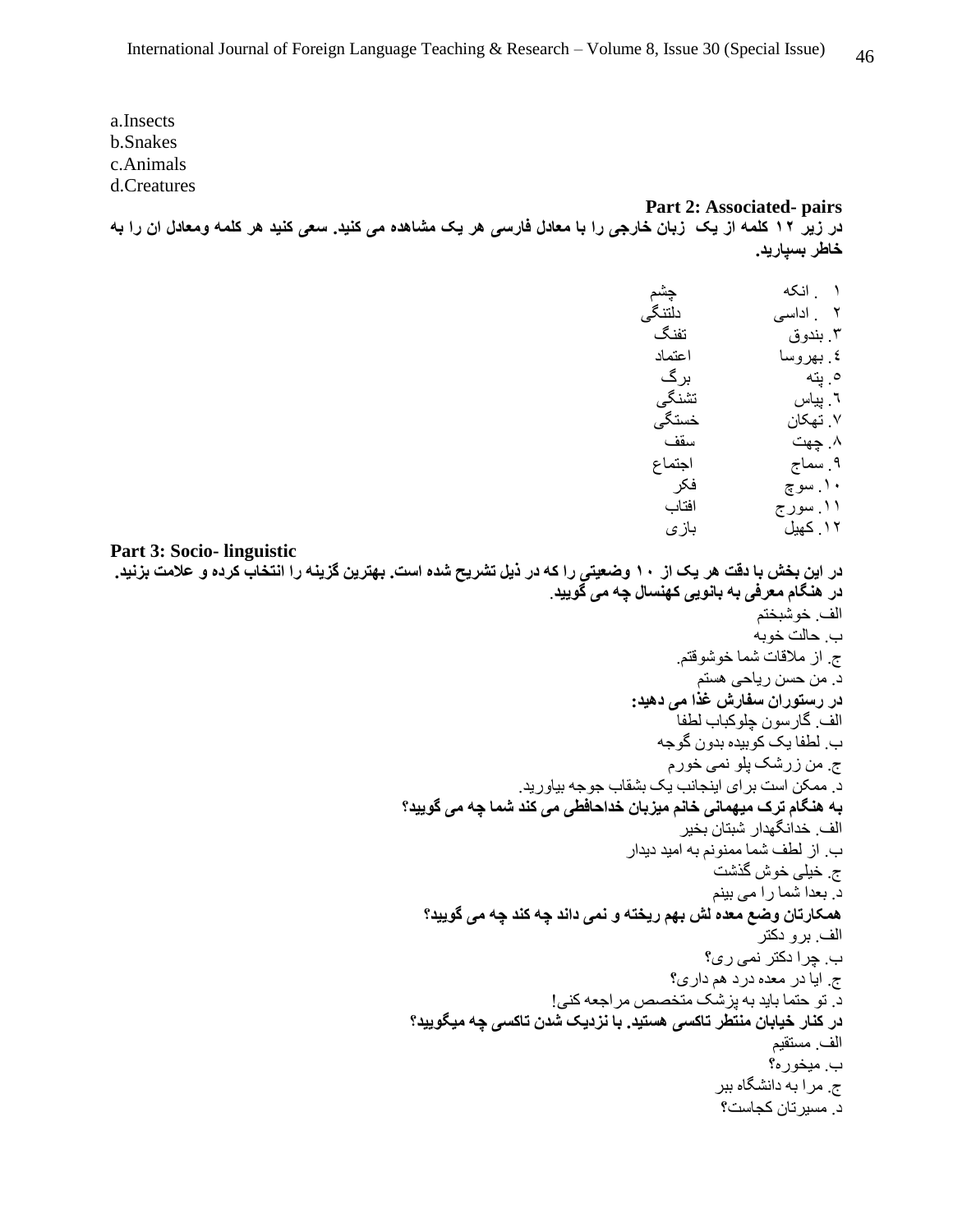**دوستتان اتومبیلد خریده که معایه فنی ندارد چه می گویید؟** الف. برو کارت معاینه فنی بگیر ب. بهتر است هرچه زودتر برگ معاینه تهیه کنی ج. اگر با پلیس برخرد کنی جریمت می کنه د. باید این اتومبیل را ارزان می خریدی چرا خریدی؟ **رادیویی که دیروز خریدید کار نمی کند انرا به فروشگاه برگردانده و به فروشنده می گویید:** الف. لطفا عوضش کنید ب. اقا یک رادیوی سالم بدهید ج. ببخشید رادیویی که دیروز خریدم کار نمی کند د. این رادیو خراب است خواهش می کنم دیگر انرا نمی خواهم **در منزل دوستی هستید می خواهید تلفن بزنید چه می گویید؟** الف. ایا شما تلفن دارید؟ ب. با اجازه می خواهم به منزل تلفن بزنم ج. ایا امکانپذیر است از تلفن منزل شما استفاده کنم د. ببخشید تلفن شمارا می خواستم که یک تلفن بزنم **قهوه تان روی فرش ریخته به میزبان چه می گویید؟** الف. اه خیلی بد شد ب. متاسفم فنجان قهوه را شکستم ج. واقعا متاسفم اجازه بدید خودم فرش را پاک کنم د. ممکن است یک دستمال بدهید تا فرش را تمیز کنم **می خواهید دربازکن نوشابه بخرید لما اسمش رو فراموش کردید:** الف. ببخشید اسم وسیله رو فراموش کردم ب. در نوشابه را با چی باز می کنن؟ ج.وسیله ای که در نوشابه را باز می کند چه نام زارد؟ د. ببخشید وسیله ای می خواستم که درب نو شابه را باز کند.

**Part 4: vocabulary**

**گزینه هم معنی کلمات داده شده را انتخاب کنید**. **ثاقب:** الف. ستاره ب. سنگین ج. درخشان د. سوراخ **بادافراه:** الف. باشکوه ب. نوعی بیماری ج. مجارات د. پای افراز **طالح:** الف. ازمند ب. نیکوکار ج. بدکار د. خوشخو **ضحاک:** الف. بسیار خندان ب. بسیار عصبانی ج. بیرحم